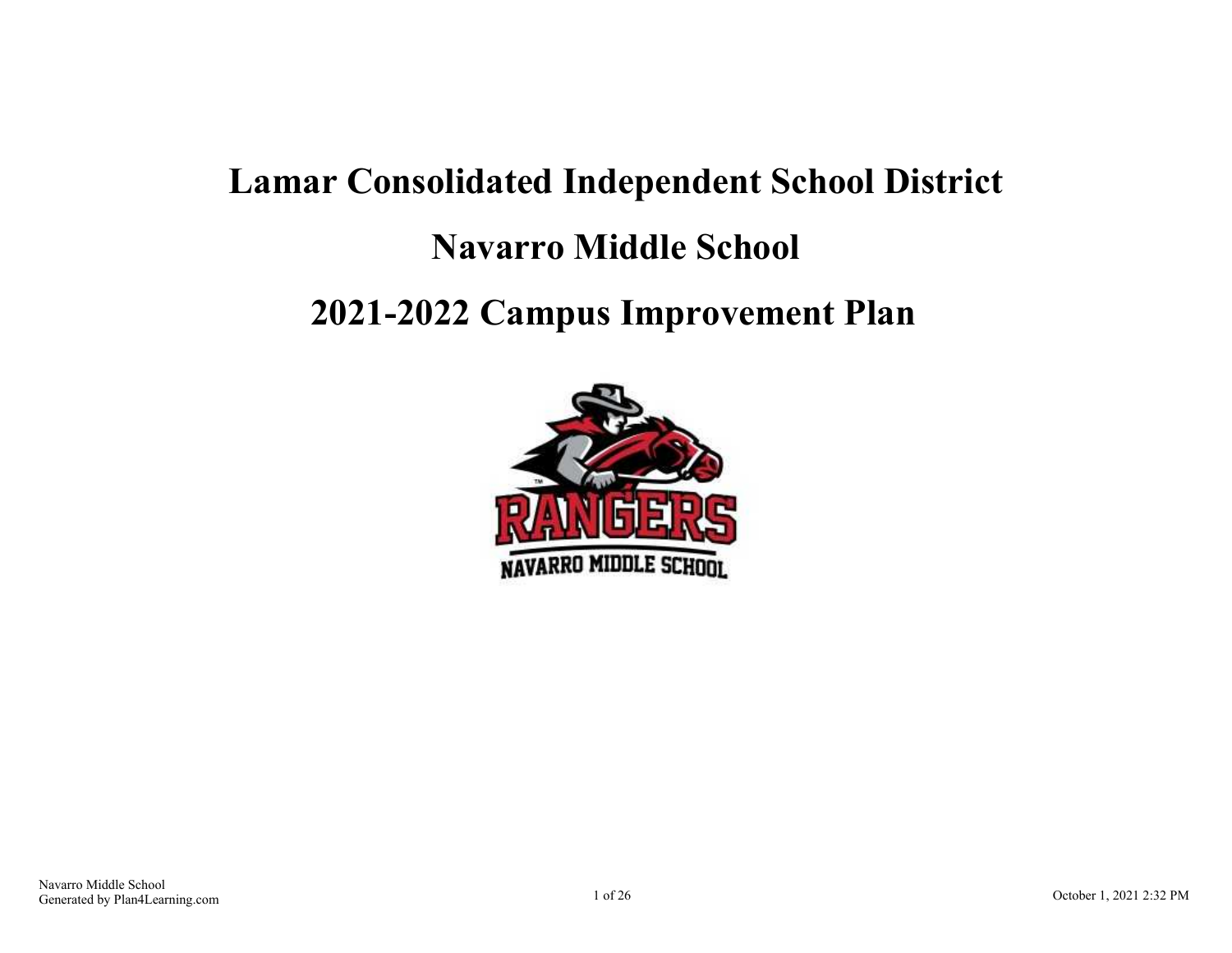## **Mission Statement**

Navarro Middle School is dedicated to success our committment to the future reflects Pride, Achievement and Respect.

## **Vision**

Navarro Middle School prepares and inspires our students to achieve academic excellence through a rigorous, balanced education from caring staff. In collaboration with parents and community, we provide an exemplary education for all students in a safe environment. Students leave our school ready to explore opportunities and connect with the future.

## **Value Statement**

The Ranger Mentality encompasses high expectations, integrity, respect, pride, passion, commitment, achievement, responsibility, transparency, collaboration and be solution focused.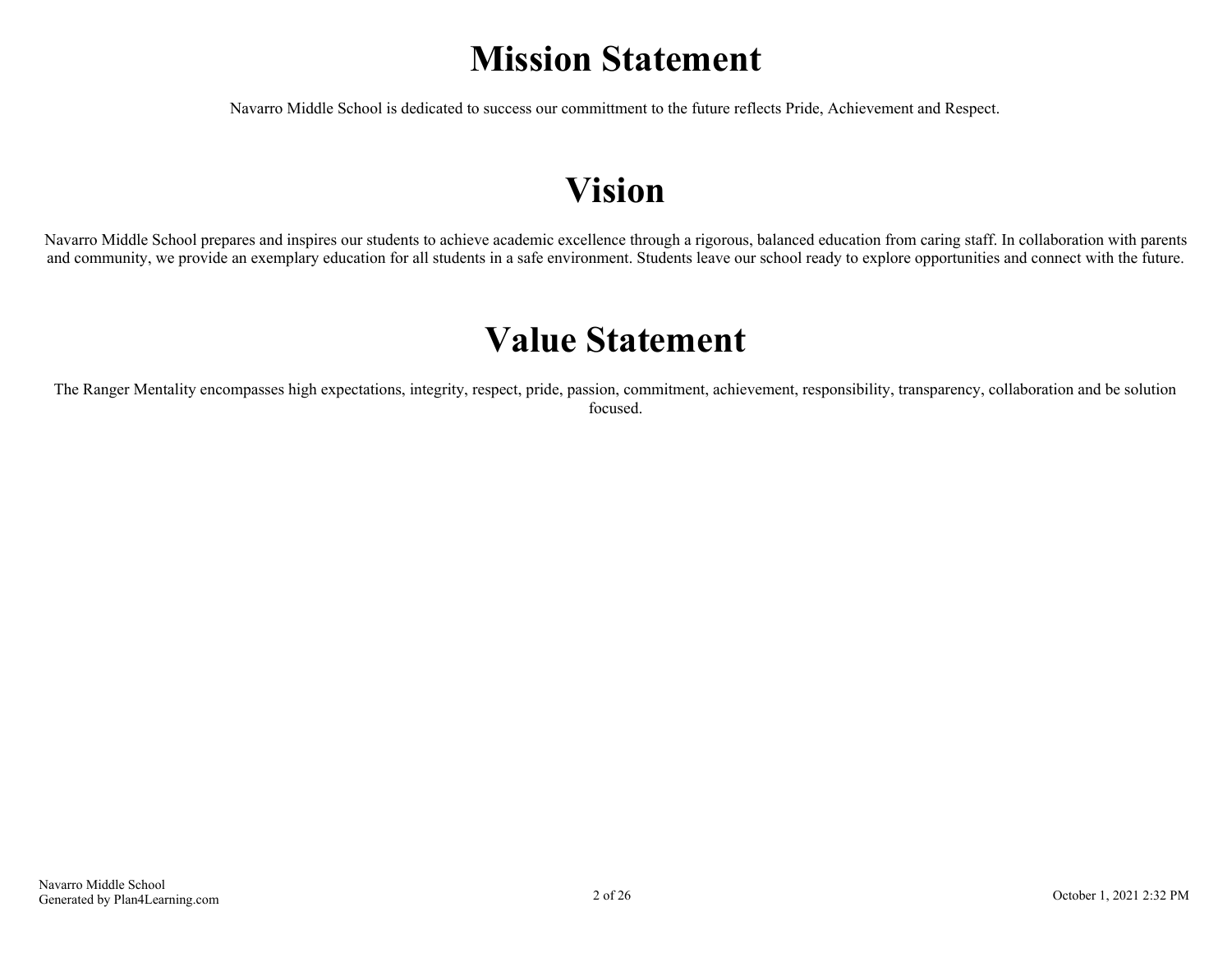## **Table of Contents**

| Comprehensive Needs Assessment                                                                                                                            | 4  |
|-----------------------------------------------------------------------------------------------------------------------------------------------------------|----|
| Demographics                                                                                                                                              | 4  |
| <b>Student Learning</b>                                                                                                                                   | 4  |
| School Processes & Programs                                                                                                                               |    |
| <b>Priority Problem Statements</b>                                                                                                                        |    |
| Goals                                                                                                                                                     |    |
| Goal 1: By May 2022, 80% of NMS students will show one year's growth on the STAAR Math and Reading test assessment.                                       | 10 |
| Goal 2: Create a campus climate and culture which focuses on a Solution Focused Approach and results in 25% decrease in discipline by May 2022.           | 15 |
| Goal 3: By May 2022, all SPED students will increase student progress (Indicator 2A) in Approaches by 15% as evidenced by the 2022 Math and Reading STAAR |    |
| results.                                                                                                                                                  | 17 |
| Goal 4: For the 2021-2022 school year, we will increase opportunities for parental involvement.                                                           | 20 |
| Title I Schoolwide Elements                                                                                                                               | 21 |
| ELEMENT 1. SWP COMPREHENSIVE NEEDS ASSESSMENT (CNA)                                                                                                       | 22 |
| 1.1: Comprehensive Needs Assessment                                                                                                                       | 22 |
| ELEMENT 2. SWP CAMPUS IMPROVEMENT PLAN (CIP)                                                                                                              | 22 |
| 2.1: Campus Improvement Plan developed with appropriate stakeholders                                                                                      | 22 |
| 2.2: Regular monitoring and revision                                                                                                                      | 22 |
| 2.3: Available to parents and community in an understandable format and language                                                                          | 22 |
| 2.4: Opportunities for all children to meet State standards                                                                                               | 23 |
| 2.5: Increased learning time and well-rounded education                                                                                                   | 23 |
| ELEMENT 3. PARENT AND FAMILY ENGAGEMENT (PFE)                                                                                                             | 23 |
| 3.1: Develop and distribute Parent and Family Engagement Policy                                                                                           | 23 |
| 3.2: Offer flexible number of parent involvement meetings                                                                                                 | 23 |
| <b>Campus Funding Summary</b>                                                                                                                             | 24 |
| Addendums                                                                                                                                                 | 25 |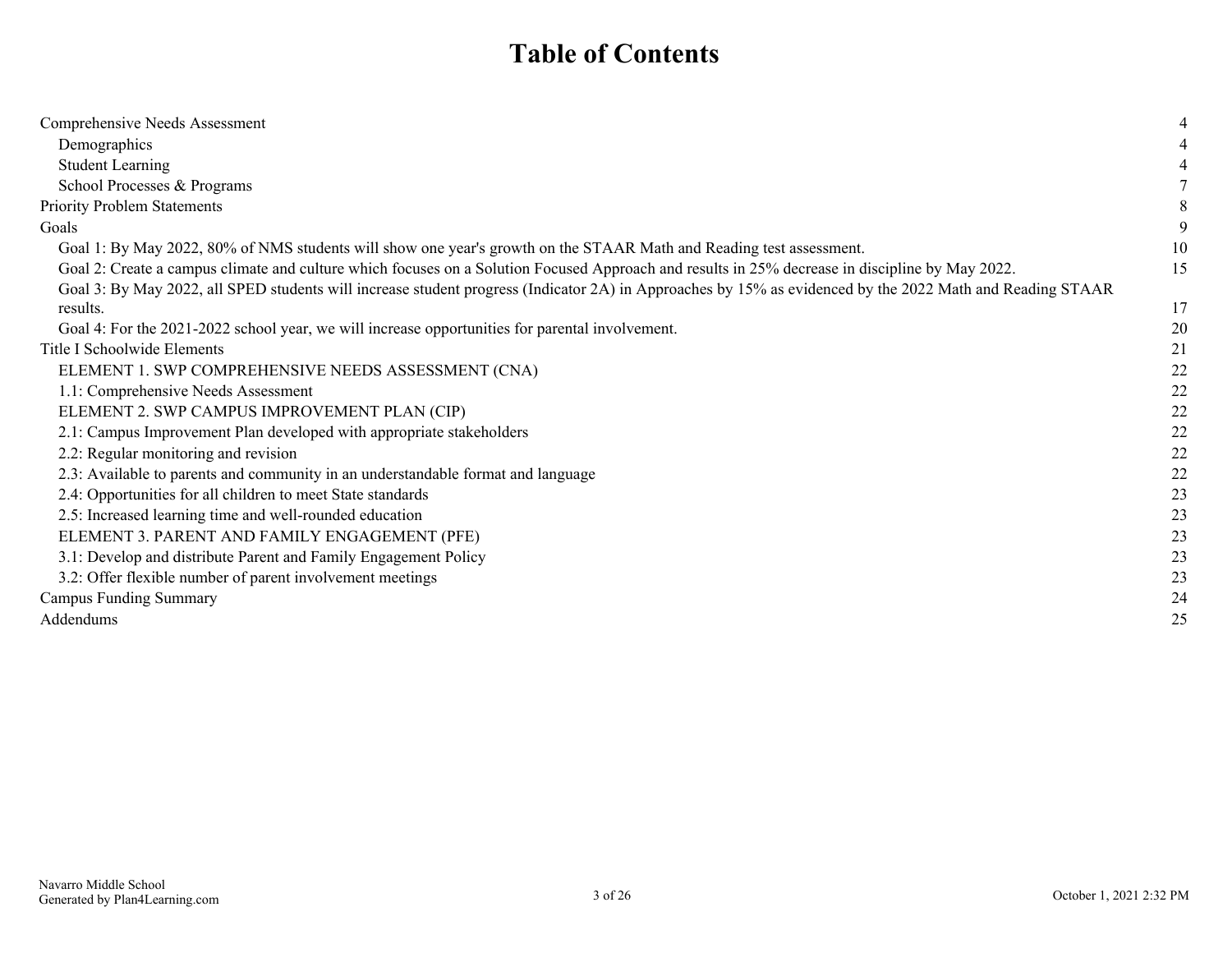## **Comprehensive Needs Assessment**

### <span id="page-3-0"></span>**Demographics**

#### **Demographics Summary**

Navarro Middle School is a unique campus in Lamar Consolidated ISD, as it is one of few sixth grade campuses in Texas. We are home to the glorious Rangers. We are located in Rosenberg, Texas, which is a suburban city southwest of Houston, Texas. Navarro Middle , which serves students in 6th grade only has a current student enrollment for the 2020-2021 school year of approximately 558 students. Navarro Middle School is on the Red Track and receives students from elementary schools that include Taylor Rey, Travis, Culver, Bowie, Beasly, Myer and Arredondo. Our campus demographics have an ethnic distribution of 72.8% Hispanic, 2.0% Asian, 13.6% African American, 76.5% Economically Disadvantated, 27.2% LEP, 21.9% SPED and 50.4% at risk. Our campus is a Title One Campus with 76.5% of our students considered Economically Disadvantaged. Our cultural and social concerns are with addressing and the achievement gaps for all of our students.

#### **Demographics Strengths**

Navarro Middle School is a culturally diverse campus of students and staff. Students from various ethnic, economic and educational backgrounds receive services from a variety of programs. Navarro Middle School teachers and paras all high qualified to serve our students.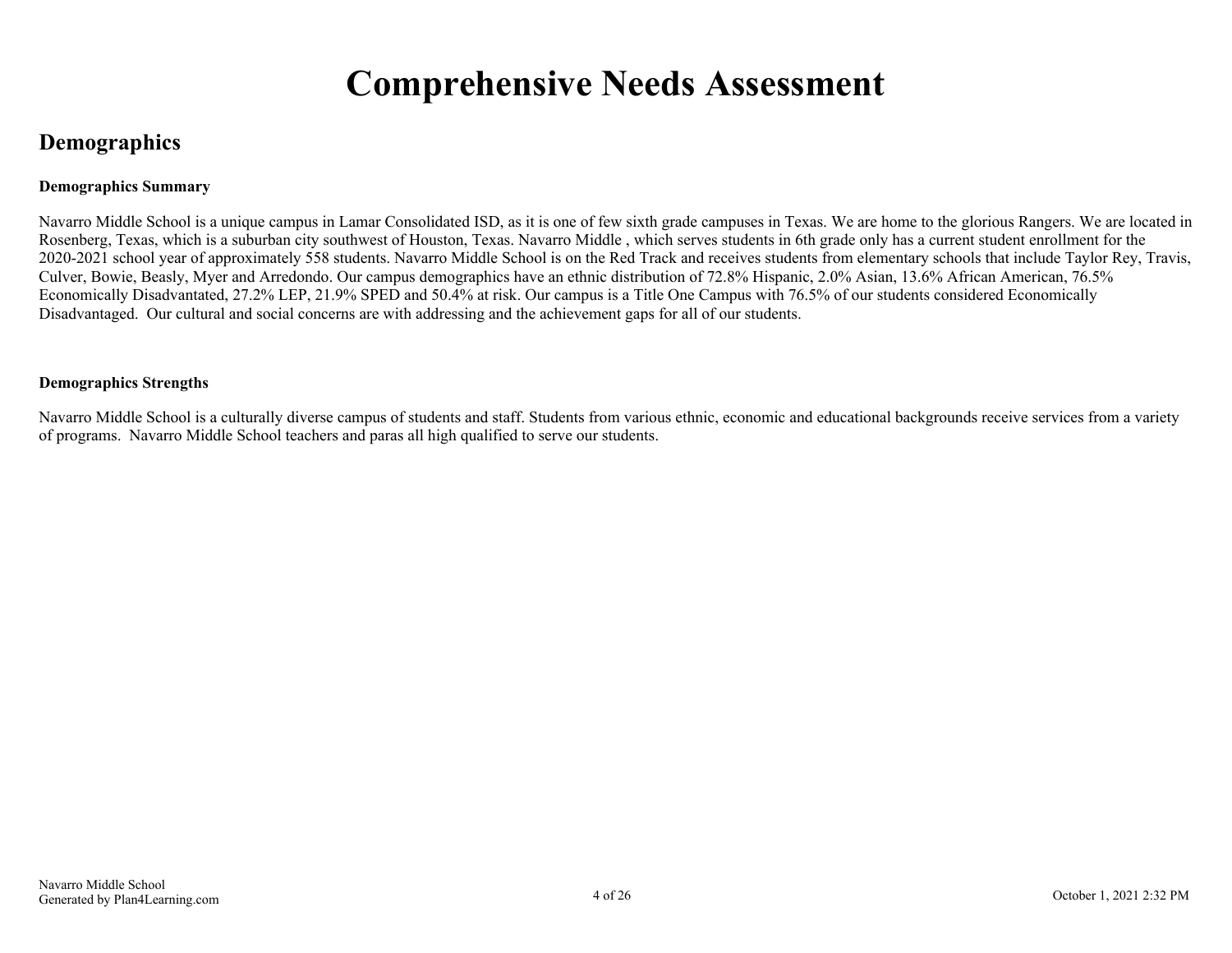## <span id="page-4-0"></span>**Student Learning**

#### **Student Learning Summary**

Navarro Middle School is the 6th grade campus for George Jr. High School. The two campuses received a C rating for the 2018-2019 school year.

#### 2018 - 2019 STAAR Data

#### 6th Grade Data

|                                   |            |       | 2021 STAAR Mathematics Data |
|-----------------------------------|------------|-------|-----------------------------|
|                                   | Approaches | Meets | Masters                     |
|                                   |            |       |                             |
| Campus                            | 67%        | 31%   | 13%                         |
| <b>Economically Disadvantaged</b> | 64%        | 28%   | 12%                         |
| African American                  | 67%        | 29%   | 16%                         |
| Hispanic                          | 66%        | 29%   | 11%                         |
| White                             | 71%        | 31%   | 18%                         |
| Two or More Races                 | 67%        | 50%   | 17%                         |
| EL                                | 61%        | 25%   | 6%                          |
| Special Education                 | 31%        | $4\%$ | $1\%$                       |

#### 2021 STAAR Reading Data

|                                           | Approaches | Meets | <b>Masters</b> |
|-------------------------------------------|------------|-------|----------------|
| Campus                                    | 55%        | 25%   | 9%             |
| <b>Economically Disadvantaged</b>         | 54%        | 23%   | 8%             |
| African American<br>Navarro Middle School | 60%        | 25%   | 13%            |

Generated by Plan4Learning.com 5 of 26 October 1, 2021 2:32 PM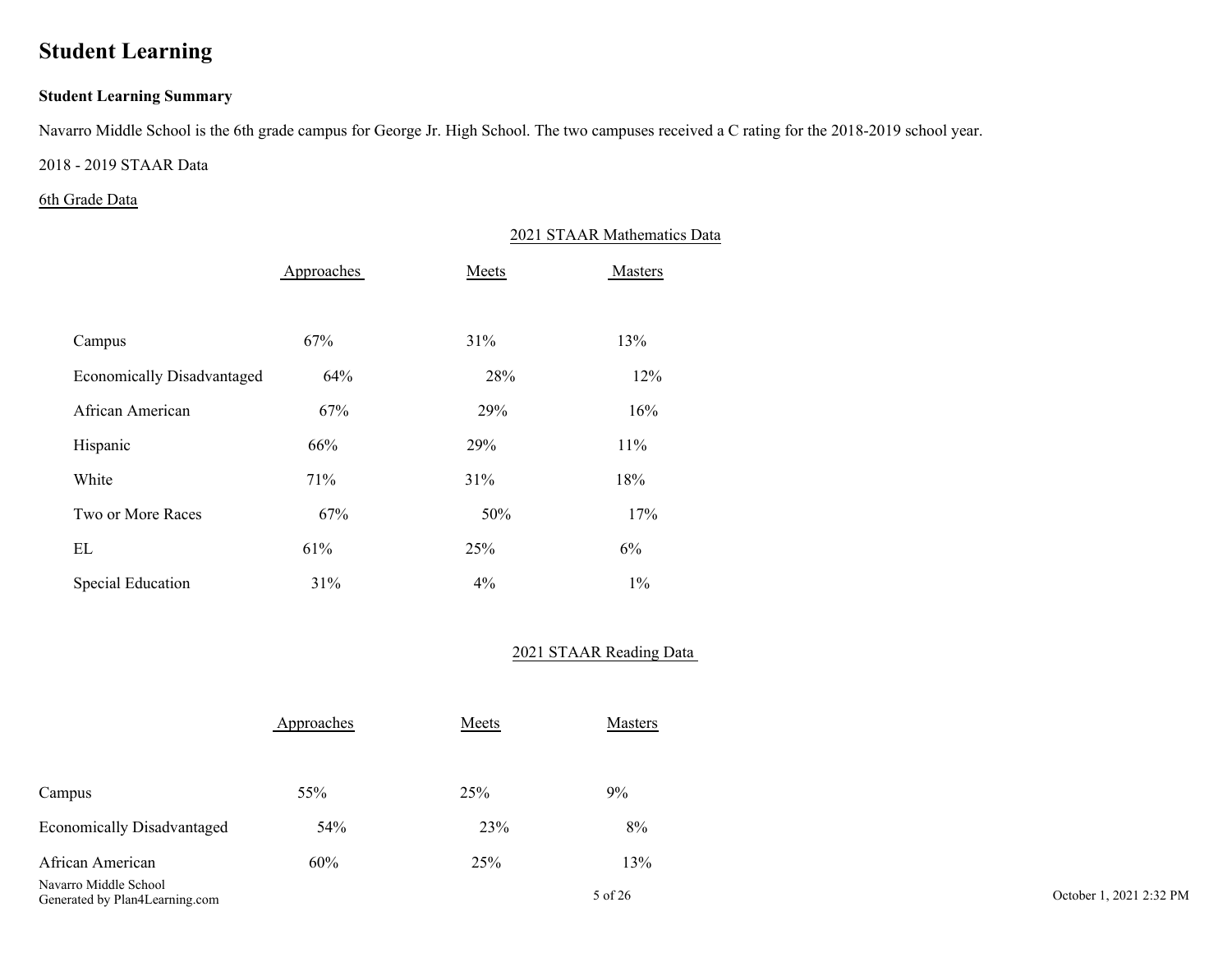| Hispanic                 | 52% | 23%   | $6\%$ |
|--------------------------|-----|-------|-------|
| White                    | 68% | 32%   | 16%   |
| Two or More Races        | 67% | 67%   | 33%   |
| EL                       | 40% | 17%   | 3%    |
| <b>Special Education</b> | 11% | $2\%$ | 3%    |

#### **Student Learning Strengths**

During the 2020 - 2021 school year Navarro Middle School strengthened our PLC process by involving district instructional coaches in our PLC's, teachers and students adjusted for face-to-face and virtual learning. Our ELA and Math Instructional facilitators attended Jim Knight Impact Cycle training, implemented video coaching through the use of SIBME and attended monthly David LaRose trainings.

During the 2020 - 2021 school year Navarro Middle School first year monitors approached ELA with 95%, Meets 53% and Masters 32%. All first years approached math with 100%, Meets 58% and Masters 42%. Navarro Middle School 2nd year monitors approached with 93%, 67% and 27% in ELA. In math, all 2nd year monitors approached, 73% Meets and 33% Master.

#### **Problem Statements Identifying Student Learning Needs**

**Problem Statement 1:** 33% of our students did not reach the passing rate to approach on the Math STAAR assessment. **Root Cause:** Initial instructions were not intentional during the school year. Began after school tutorials later in the school year. Utilizing a different drafting system for interventions.

**Problem Statement 2:** 45% of our students did not reach the passing rate to approach the Reading STAAR assessment. **Root Cause:** New ELA team for the 2020 - 2021 school year. Team were not intentional with instructional minutes. Implementing small group instruction too late in the school year.

**Problem Statement 3:** 89% of our SPED students did not reach the passing rate on the Reading STAAR assessment. **Root Cause:** Co-teach team did not utilize co-teach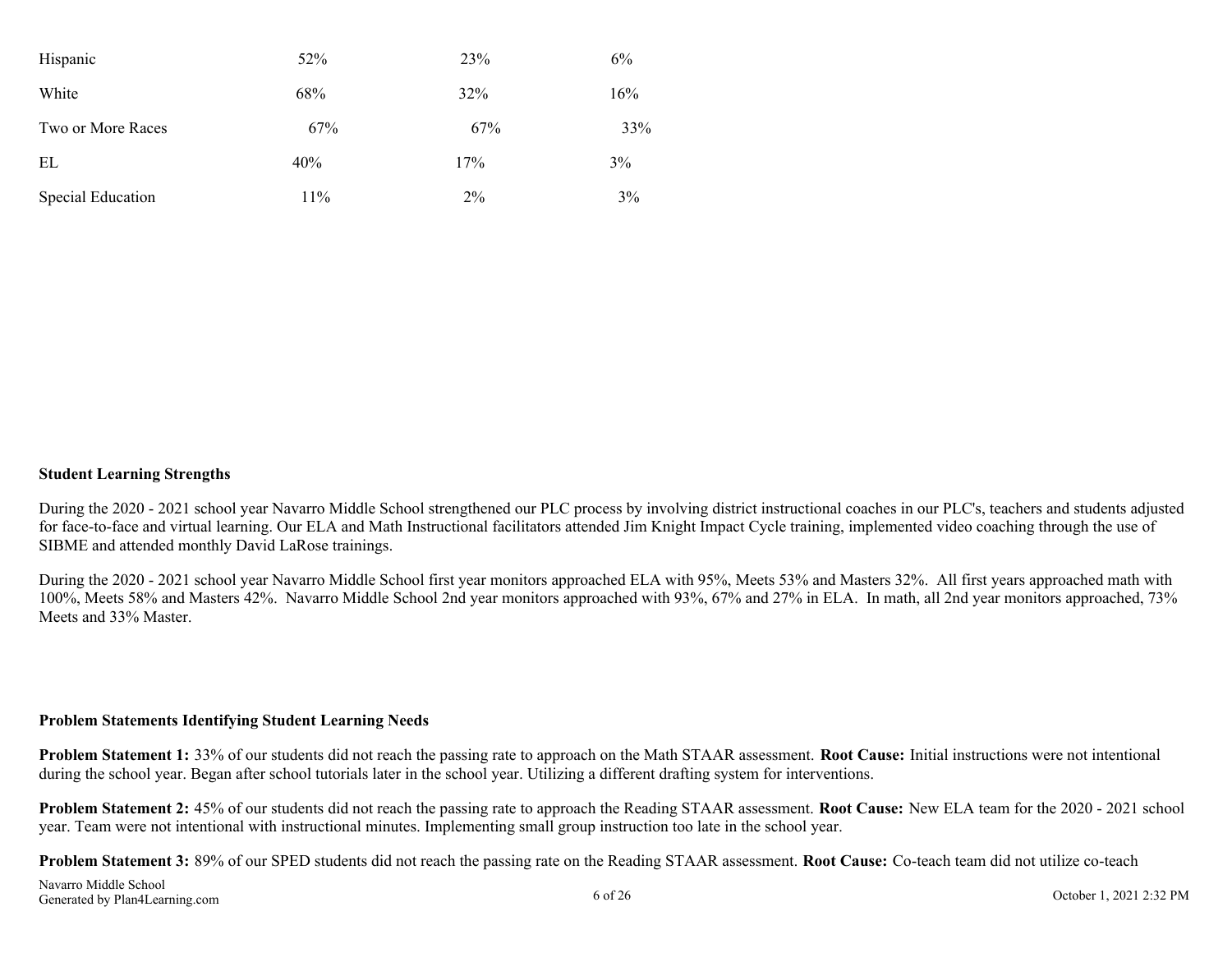strategies in the classroom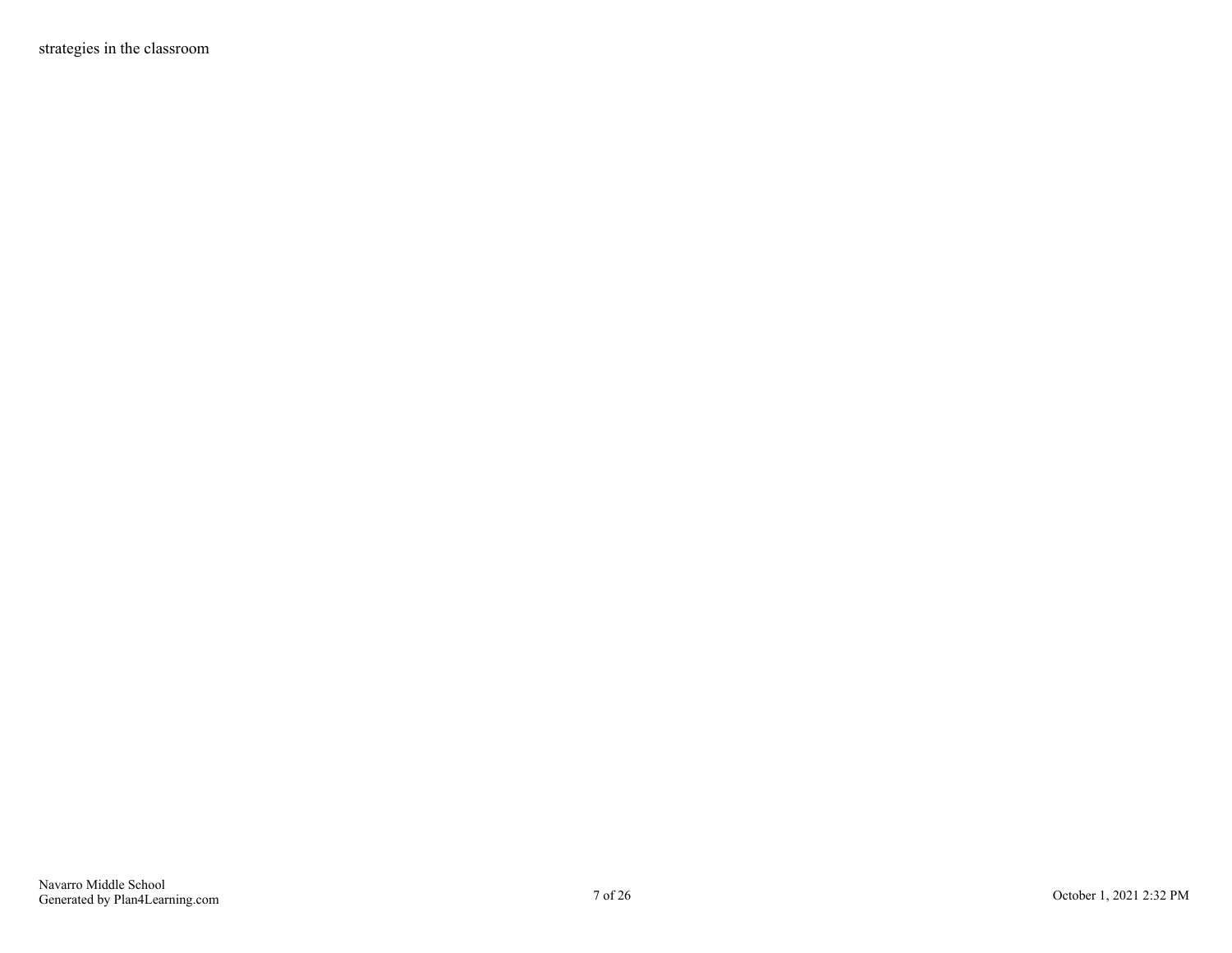### <span id="page-7-0"></span>**School Processes & Programs**

#### **School Processes & Programs Summary**

NMS currently has a highly qualified staff that is professional and attentive to the needs of students. Research demonstrates that teacher retention goes hand in hand with professional development. Here at NMS we provide various opportunities for professional development on campus and away. Our teachers select their professional development based on areas of growth. NMS also sends teachers to Region IV sessions, conferences, and any other applicable trainings for personal growth with classroom management or any other identified need. The administrative team conducts weekly classroom walk throughs (CWTs) to ensure teachers are implementing strategies learned during their PD sessions. The team provides teachers with feedback so they know what is going well and what should be improved. Professional Learning Communities (PLCs), both content teams and by departments, meet on a regular basis to evaluate and adjust instruction to meet the needs of students. During a PLC session, first year and veteran teachers collaborate on instruction to ensure academic success. Mentor teachers are assigned to any brand new teachers and buddy teachers are assigned to experienced teachers who are new to the campus to provide support with campus policies and procedures as they learn to navigate the campus. The meet regularly to provide additional information to teachers who are new to the profession. NMS participates in the LCISD Job Fair in the Spring to recruit highly qualified teachers to join the team.

#### **School Processes & Programs Strengths**

All NMS teachers and instructional aides are highly qualified. NMS will continue to recruit the most highly effective teachers and paraprofessionals. At NMS we currently have two instructional facilitator (Reading/Social Studies & Math/Science) and a CTC that aides with instructional professional developments. Each of these staff members play an integral role in supporting teachers, staff, and students.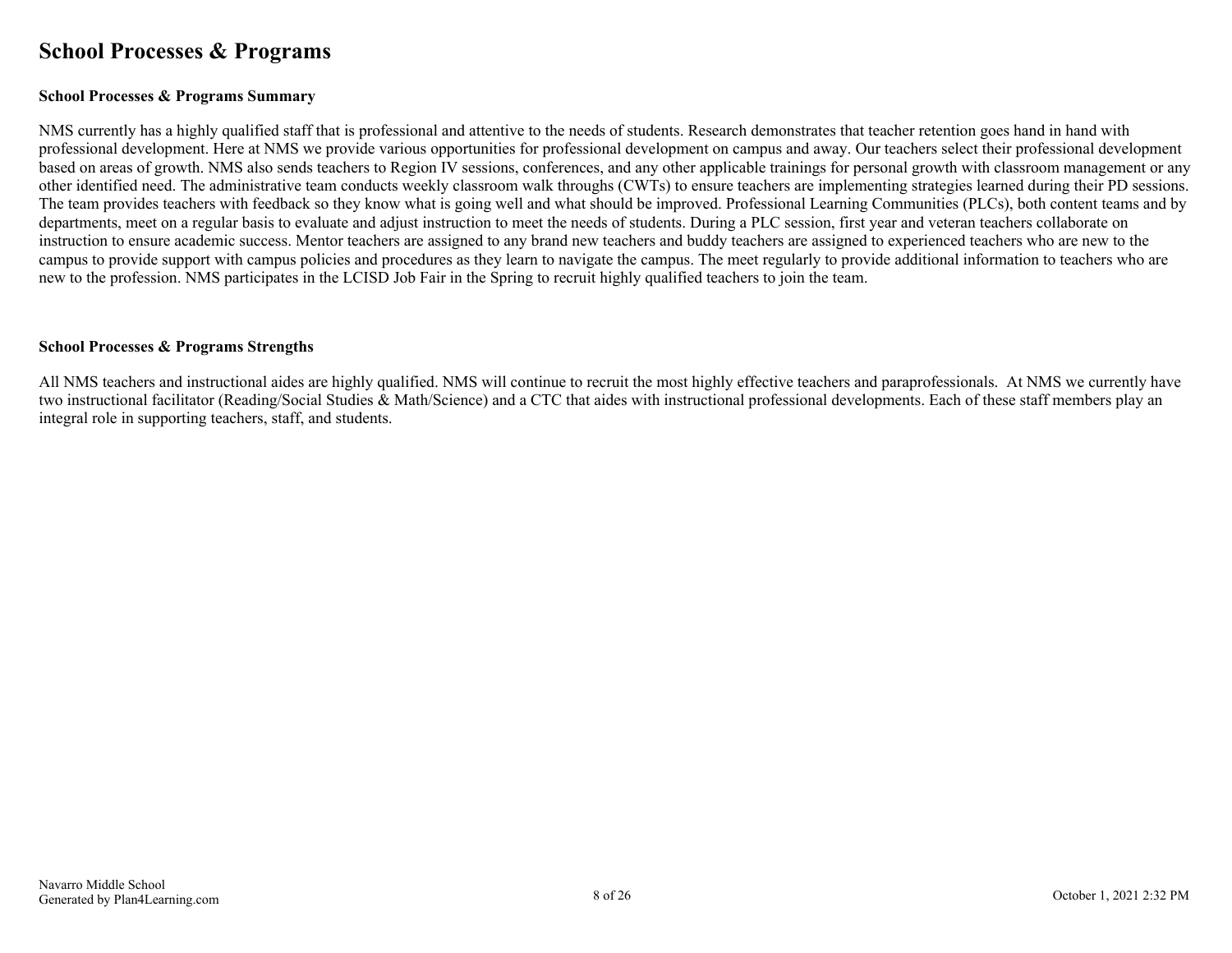## <span id="page-8-0"></span>**Priority Problem Statements**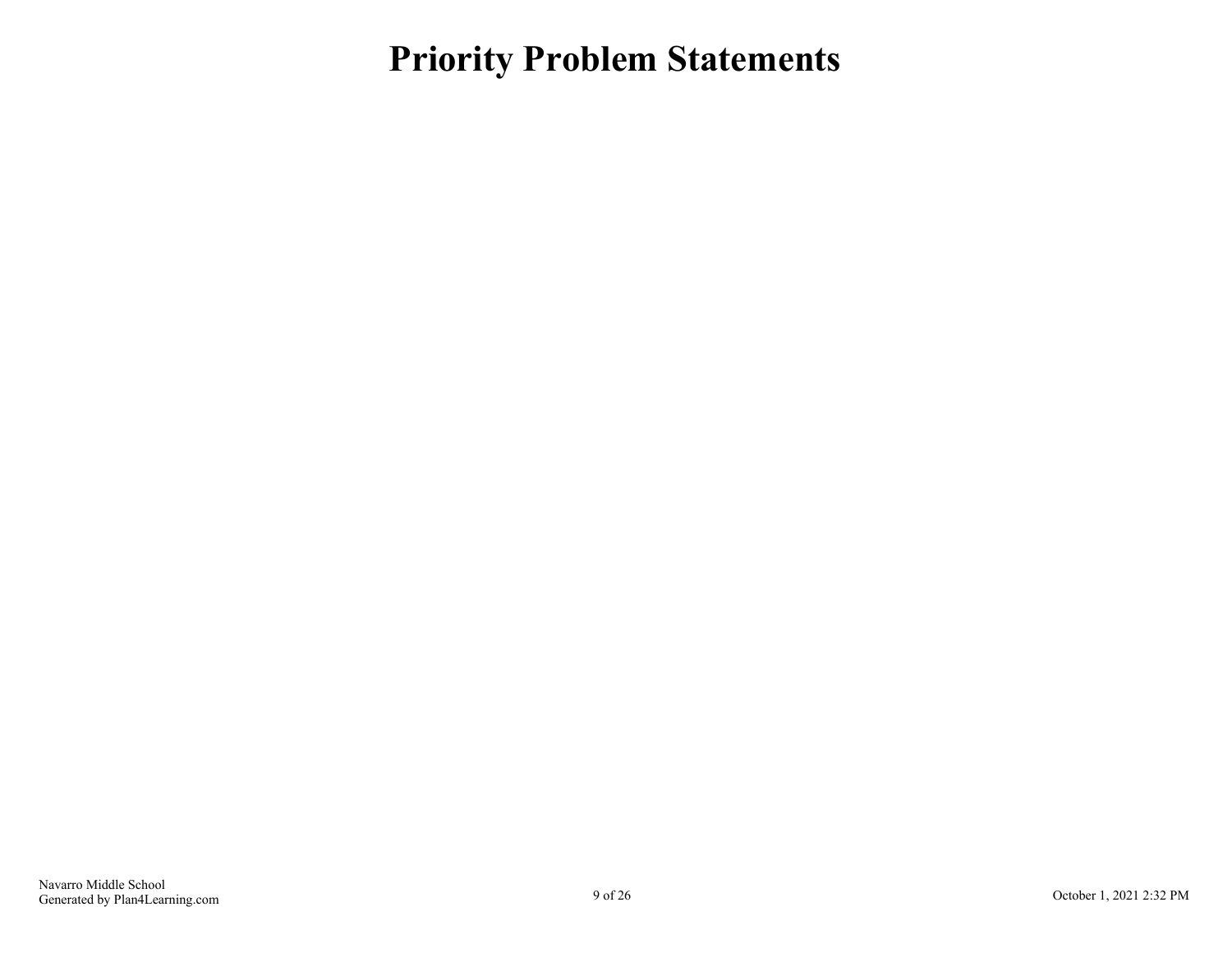## **Goals**

<span id="page-9-0"></span>**Goal 1:** By May 2022, 80% of NMS students will show one year's growth on the STAAR Math and Reading test assessment.

**Performance Objective 1:** Use PLC process to monitor and plan for student learning and achievement.

**Evaluation Data Sources:** PLC Data, Lesson Plans, Assessment Data, Walkthroughs

| <b>Strategy 1 Details</b>                                                                                                                                                                                  |                  | <b>Reviews</b>                |                |                  |  |
|------------------------------------------------------------------------------------------------------------------------------------------------------------------------------------------------------------|------------------|-------------------------------|----------------|------------------|--|
| <b>Strategy 1:</b> Each team will give CFAs twice a six-weeks based on the essential standards.                                                                                                            | <b>Formative</b> |                               |                | <b>Summative</b> |  |
| Strategy's Expected Result/Impact: During PLCs, teachers will provide and use assessment data<br>(exemplars) to address student needs based on students' performance on essential standards. Teachers will | <b>Nov</b>       | Feb                           | Apr            | June             |  |
| work together to identify at-risk students, and teams will problem-solve to intervene for each student.                                                                                                    |                  |                               |                |                  |  |
| Staff Responsible for Monitoring: Academic Facilitators, Administrators                                                                                                                                    |                  |                               |                |                  |  |
| <b>Title I Schoolwide Elements: 2.6</b>                                                                                                                                                                    |                  |                               |                |                  |  |
| <b>Strategy 2 Details</b>                                                                                                                                                                                  | <b>Reviews</b>   |                               |                |                  |  |
| <b>Strategy 2:</b> Every core team will meet twice a month to discuss CFA results and create a plan of action for intervention                                                                             |                  | Formative<br><b>Summative</b> |                |                  |  |
| and enrichment.<br>Strategy's Expected Result/Impact: Increase student performance on math and reading classroom<br>assessments, benchmarks, and STAAR.                                                    | <b>Nov</b>       | Feb                           | Apr            | June             |  |
|                                                                                                                                                                                                            |                  |                               |                |                  |  |
| <b>Staff Responsible for Monitoring: Administrators</b><br><b>Facilitators</b>                                                                                                                             |                  |                               |                |                  |  |
| Title I Schoolwide Elements: 2.5, 2.6                                                                                                                                                                      |                  |                               |                |                  |  |
| <b>Strategy 3 Details</b>                                                                                                                                                                                  |                  |                               | <b>Reviews</b> |                  |  |
| Strategy 3: Each team will unwrap content level TEKS, build performance exemplars and use Lead4ward Resources                                                                                              |                  | Formative                     |                | <b>Summative</b> |  |
| during structured PLCs to create individualized interventions for students based on data.                                                                                                                  | <b>Nov</b>       | Feb                           | Apr            | June             |  |
| Strategy's Expected Result/Impact: Teachers will use the performance rubric to determine individual<br>student proficiency in order to provide targeted instruction and intervention.                      |                  |                               |                |                  |  |
| <b>Staff Responsible for Monitoring: Administrators</b><br>Facilitators                                                                                                                                    |                  |                               |                |                  |  |
| Title I Schoolwide Elements: 2.5, 2.6                                                                                                                                                                      |                  |                               |                |                  |  |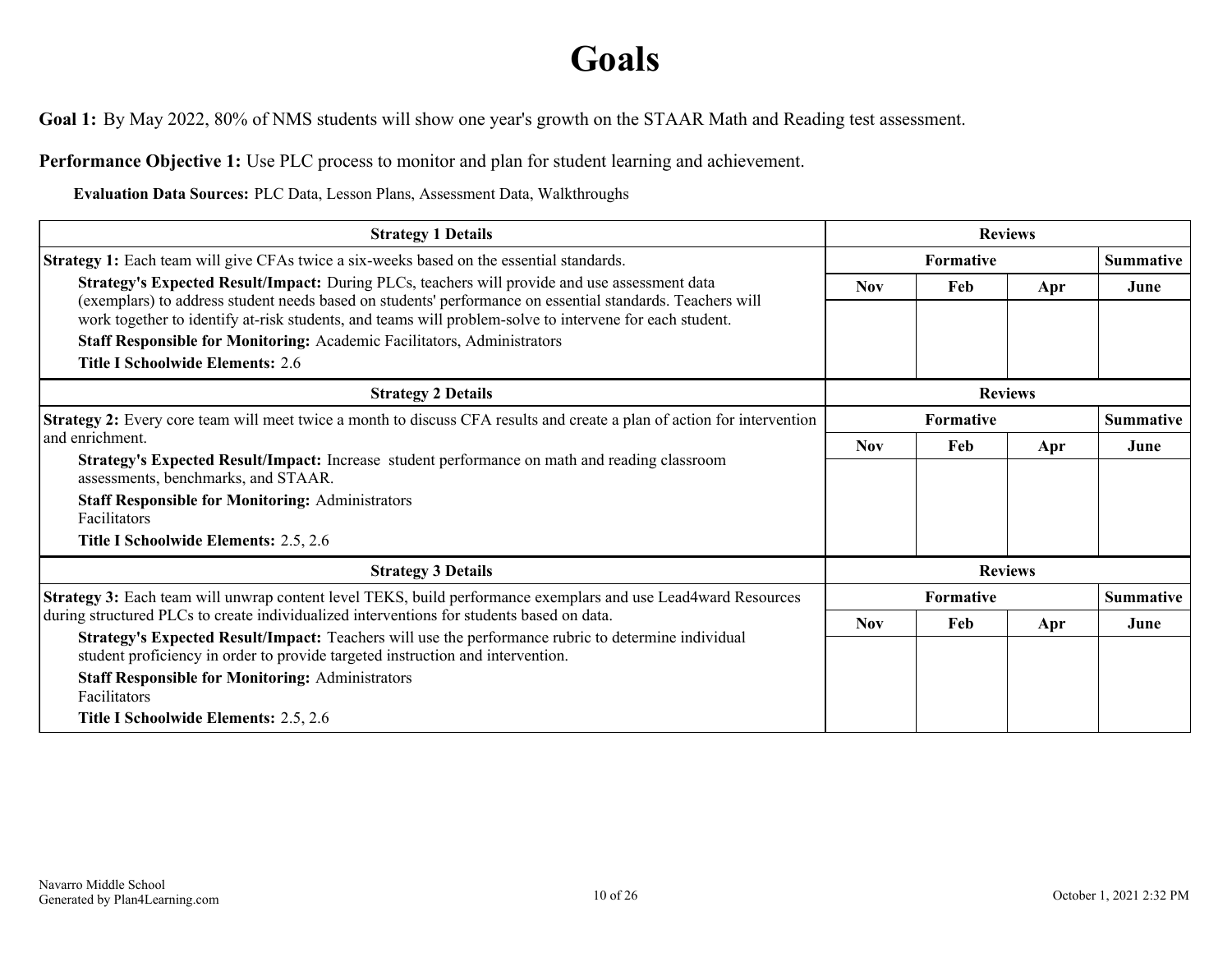| <b>Strategy 4 Details</b>                                                                                                                                                                                                                |                |                               | <b>Reviews</b> |                  |
|------------------------------------------------------------------------------------------------------------------------------------------------------------------------------------------------------------------------------------------|----------------|-------------------------------|----------------|------------------|
| Strategy 4: Teachers and instructional paraprofessionals will provide high quality Tier I instruction by providing small                                                                                                                 | Formative      |                               |                | <b>Summative</b> |
| group instruction utilizing stations and differentiated instruction to meet the needs of all students. Teachers and<br>instructional paraprofessionals will receive professional development that is focused on high yield instructional | <b>Nov</b>     | Feb                           | Apr            | June             |
| practices and small group instruction.                                                                                                                                                                                                   |                |                               |                |                  |
| Strategy's Expected Result/Impact: There will be an increase in student scores on CFA and CSA after<br>receiving high quality Tier I instruction.                                                                                        |                |                               |                |                  |
| <b>Staff Responsible for Monitoring: Facilitators, Administrators</b>                                                                                                                                                                    |                |                               |                |                  |
| Title I Schoolwide Elements: 2.4, 2.5                                                                                                                                                                                                    |                |                               |                |                  |
| <b>Strategy 5 Details</b>                                                                                                                                                                                                                | <b>Reviews</b> |                               |                |                  |
| <b>Strategy 5:</b> Reading and writing literacy will be utilized across all content areas during Tier I instruction.                                                                                                                     | Formative      |                               |                | <b>Summative</b> |
| Strategy's Expected Result/Impact: By utilizing writing throughout all content area, students will show<br>growth on STAAR Math and Reading.                                                                                             | <b>Nov</b>     | Feb                           | Apr            | June             |
| <b>Staff Responsible for Monitoring: Administrators, Facilitators</b>                                                                                                                                                                    |                |                               |                |                  |
| <b>Strategy 6 Details</b>                                                                                                                                                                                                                | <b>Reviews</b> |                               |                |                  |
| Strategy 6: Instructional staff will implement "Working the Power Zone" strategy from the book study, "The                                                                                                                               | Formative      |                               |                | <b>Summative</b> |
| Fundamental Five."                                                                                                                                                                                                                       | <b>Nov</b>     | Feb                           | Apr            | June             |
| Strategy's Expected Result/Impact: Increase in student engagement and student scores will be attained in<br>all content areas.                                                                                                           |                |                               |                |                  |
| <b>Staff Responsible for Monitoring: Administrators, Facilitators</b>                                                                                                                                                                    |                |                               |                |                  |
| <b>Strategy 7 Details</b>                                                                                                                                                                                                                |                |                               | <b>Reviews</b> |                  |
| <b>Strategy 7:</b> All math teachers will receive content impact coaching from Harris County Education Department.                                                                                                                       |                | Formative<br><b>Summative</b> |                |                  |
| Strategy's Expected Result/Impact: Increase in teacher capacity and student achievement.                                                                                                                                                 | <b>Nov</b>     | Feb                           | Apr            | June             |
| Staff Responsible for Monitoring: Administrators and Math Facilitator                                                                                                                                                                    |                |                               |                |                  |
| Funding Sources: Professional Development - 211 Title I, Part A - \$30,600                                                                                                                                                               |                |                               |                |                  |
| Accomplished<br>100%<br>Continue/Modify<br>0%<br>No Progress                                                                                                                                                                             |                | Discontinue                   |                |                  |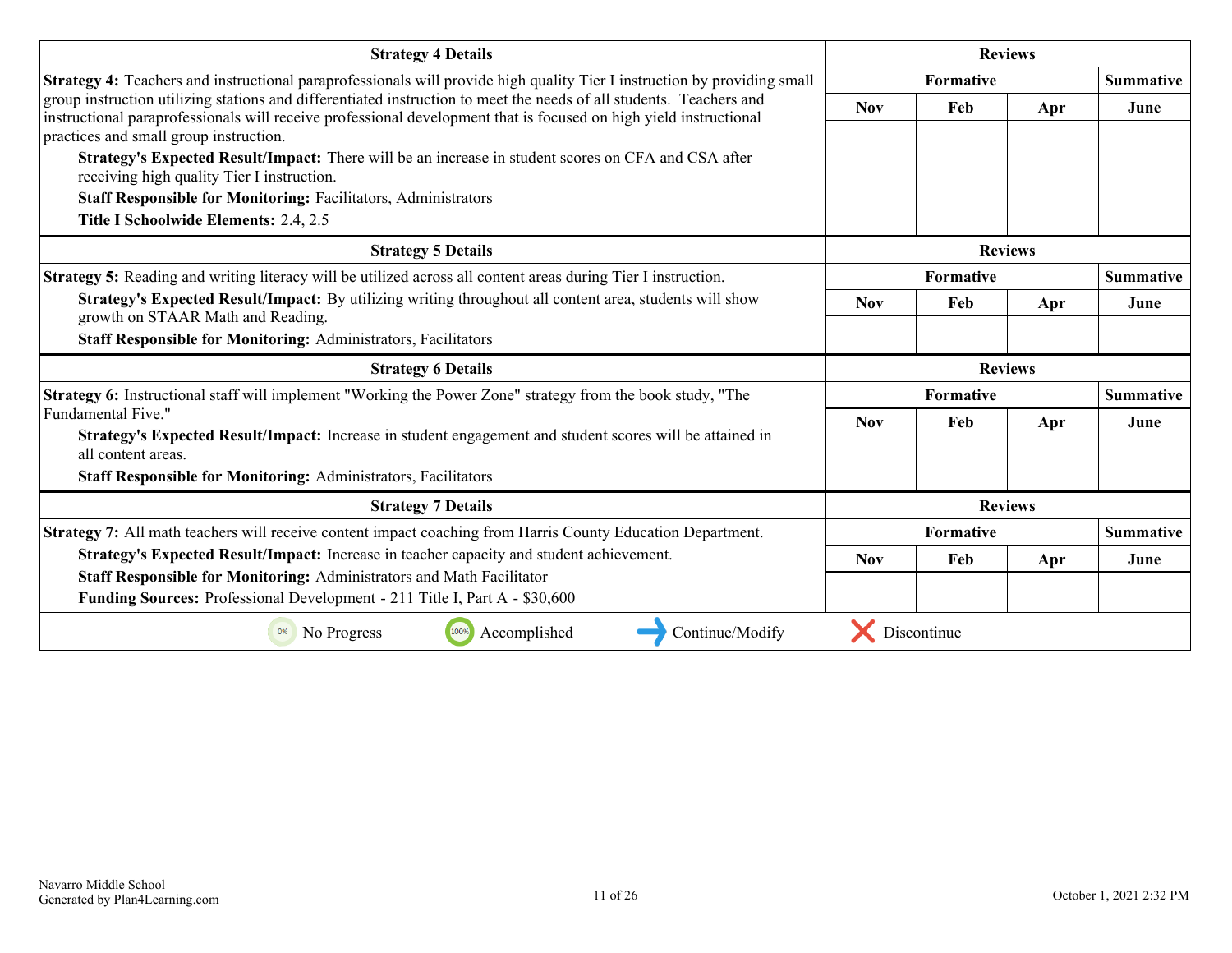**Goal 1:** By May 2022, 80% of NMS students will show one year's growth on the STAAR Math and Reading test assessment.

**Performance Objective 2:** Implement an intentional MTSS process which focuses on prevention, intervention of essential standards, and enrichment of essential standards.

#### **Evaluation Data Sources:** RTI Data, Growth Data, PLC Data

| <b>Strategy 1 Details</b>                                                                                                                                                                                                                                                                                                                                                                                                                                                                                                    |                  |                  | <b>Reviews</b> |                  |
|------------------------------------------------------------------------------------------------------------------------------------------------------------------------------------------------------------------------------------------------------------------------------------------------------------------------------------------------------------------------------------------------------------------------------------------------------------------------------------------------------------------------------|------------------|------------------|----------------|------------------|
| <b>Strategy 1:</b> Relaunch Ranger Round Up by implementing interventions and enrichment five times a week for 35                                                                                                                                                                                                                                                                                                                                                                                                            |                  | <b>Formative</b> |                | <b>Summative</b> |
| minutes to provide targeted interventions and enrichment based on specific TEKS determined by the essential standards                                                                                                                                                                                                                                                                                                                                                                                                        | <b>Nov</b>       | Feb              | Apr            | June             |
| and campus check points utilizing CFA's and CSA's.<br>Strategy's Expected Result/Impact: Students will show progress in mastering prerequisite skills from the<br>previous grade and skill level. Proficient students will have opportunities to expand upon previously acquired<br>skills.<br><b>Staff Responsible for Monitoring: Teachers</b><br>Facilitators<br>Administrators<br>Title I Schoolwide Elements: 2.4, 2.5, 2.6<br>Funding Sources: Supplemental Supplies for Intervention - 211 Title I, Part A - \$35,000 |                  |                  |                |                  |
|                                                                                                                                                                                                                                                                                                                                                                                                                                                                                                                              |                  |                  |                |                  |
| <b>Strategy 2 Details</b>                                                                                                                                                                                                                                                                                                                                                                                                                                                                                                    | <b>Reviews</b>   |                  |                |                  |
| <b>Strategy 2:</b> Provide targeted PD that is focused on higher ordered thinking questions, unwrapping the TEKS and<br>differentiation for TIER I instruction and coaching a minimum of twice a six week by the academic facilitators.<br>Strategy's Expected Result/Impact: Teachers will be able to adequately provide Tier I instruction in order                                                                                                                                                                        | <b>Formative</b> |                  |                | <b>Summative</b> |
|                                                                                                                                                                                                                                                                                                                                                                                                                                                                                                                              | <b>Nov</b>       | Feb              | Apr            | June             |
| to raise student achievement.                                                                                                                                                                                                                                                                                                                                                                                                                                                                                                |                  |                  |                |                  |
| <b>Staff Responsible for Monitoring: Facilitators</b>                                                                                                                                                                                                                                                                                                                                                                                                                                                                        |                  |                  |                |                  |
| Title I Schoolwide Elements: 2.4, 2.5, 2.6                                                                                                                                                                                                                                                                                                                                                                                                                                                                                   |                  |                  |                |                  |
| <b>Strategy 3 Details</b>                                                                                                                                                                                                                                                                                                                                                                                                                                                                                                    |                  |                  | <b>Reviews</b> |                  |
| <b>Strategy 3:</b> Collaborate with ALP department to provide intensive coaching and training on sheltered instruction to an                                                                                                                                                                                                                                                                                                                                                                                                 |                  | <b>Formative</b> |                | <b>Summative</b> |
| identified cohort using sentence stems, visuals, questioning, academic discourse and vocabulary for our EL students.                                                                                                                                                                                                                                                                                                                                                                                                         | <b>Nov</b>       | Feb              | Apr            | June             |
| Strategy's Expected Result/Impact: Students will increase at least one proficiency level as measured by<br>TELPAS four domains (l,s,r,w).                                                                                                                                                                                                                                                                                                                                                                                    |                  |                  |                |                  |
| <b>Staff Responsible for Monitoring: Administrators, Facilitators</b>                                                                                                                                                                                                                                                                                                                                                                                                                                                        |                  |                  |                |                  |
| Title I Schoolwide Elements: 2.5, 2.6                                                                                                                                                                                                                                                                                                                                                                                                                                                                                        |                  |                  |                |                  |
| 100%<br>Accomplished<br>Continue/Modify<br>No Progress<br>0%                                                                                                                                                                                                                                                                                                                                                                                                                                                                 |                  | Discontinue      |                |                  |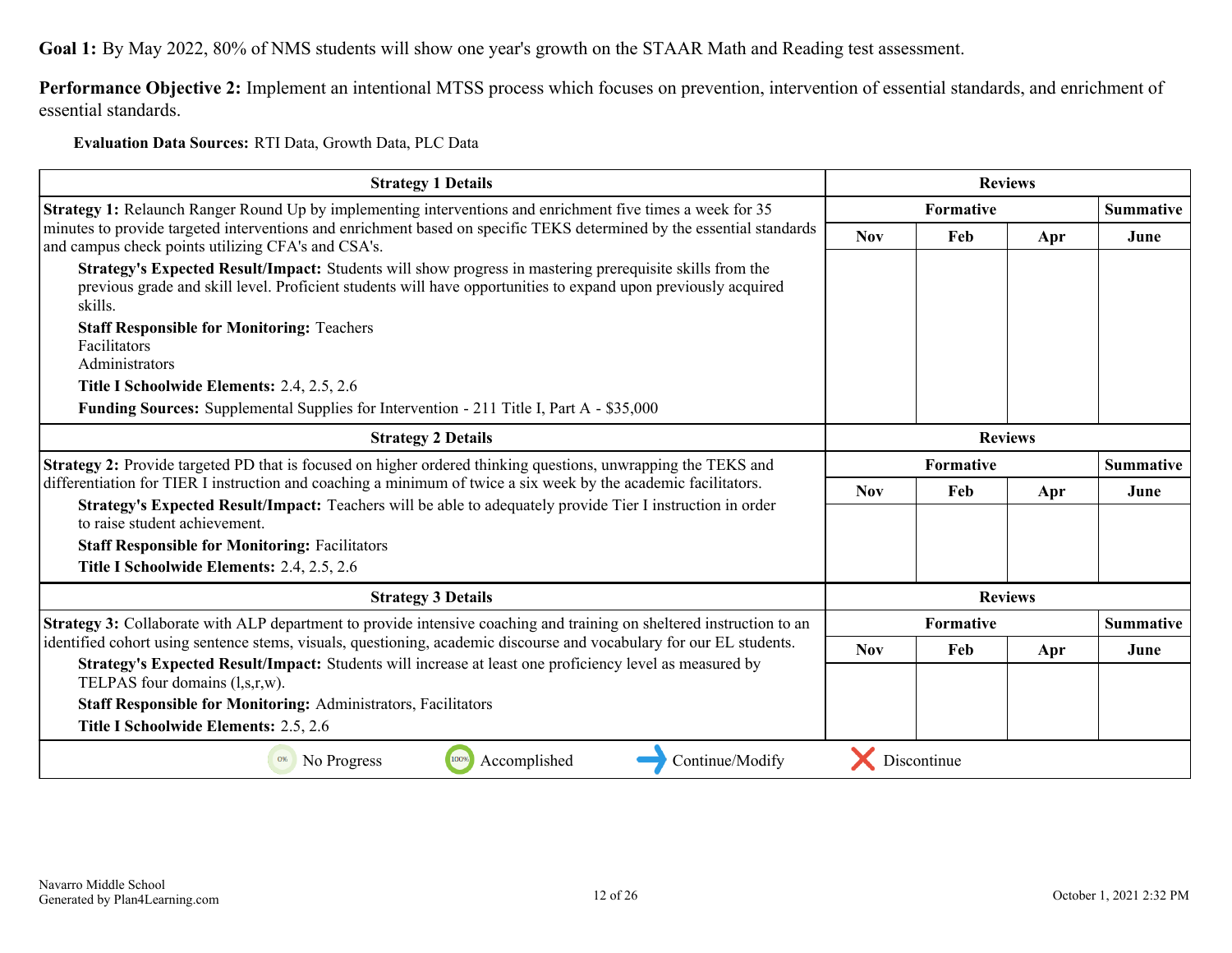**Goal 1:** By May 2022, 80% of NMS students will show one year's growth on the STAAR Math and Reading test assessment.

**Performance Objective 3:** NMS will put systems into place to ensure high-quality tier I instruction for all students.

**Evaluation Data Sources:** Quick Checks, Walkthroughs, Observations, Lesson Plans, Assessment Data

| <b>Strategy 1 Details</b>                                                                                                                                                                                                                                      |                  |           | <b>Reviews</b> |                  |
|----------------------------------------------------------------------------------------------------------------------------------------------------------------------------------------------------------------------------------------------------------------|------------------|-----------|----------------|------------------|
| Strategy 1: The Reading Facilitator will provide professional development and resources to promote effective reading                                                                                                                                           | <b>Formative</b> |           |                | <b>Summative</b> |
| and writing literacy across content areas.                                                                                                                                                                                                                     | <b>Nov</b>       | Feb       | Apr            | June             |
| Strategy's Expected Result/Impact: Teachers will plan and utilize the activities and resources to engage<br>learners in rigorous learning.                                                                                                                     |                  |           |                |                  |
| <b>Staff Responsible for Monitoring: Adminstrators</b>                                                                                                                                                                                                         |                  |           |                |                  |
| <b>Title I Schoolwide Elements: 2.4</b>                                                                                                                                                                                                                        |                  |           |                |                  |
| Funding Sources: Library Books - 211 Title I, Part A - \$10,000                                                                                                                                                                                                |                  |           |                |                  |
| <b>Strategy 2 Details</b>                                                                                                                                                                                                                                      | <b>Reviews</b>   |           |                |                  |
| Strategy 2: Teachers will use a variety of technology resources to enhance students instruction: Nearpod, Newsela and                                                                                                                                          | <b>Formative</b> |           |                | <b>Summative</b> |
| Gizmo.                                                                                                                                                                                                                                                         | <b>Nov</b>       | Feb       | Apr            | June             |
| Strategy's Expected Result/Impact: Students will increase their academic vocabulary, improve their<br>reading skills and increase their performance on assessments.                                                                                            |                  |           |                |                  |
| <b>Staff Responsible for Monitoring: Academic Facilitator</b><br>Administrators                                                                                                                                                                                |                  |           |                |                  |
| <b>Title I Schoolwide Elements: 2.5</b>                                                                                                                                                                                                                        |                  |           |                |                  |
| Funding Sources: Earbuds - 211 Title I, Part A - \$585, Gizmo - 211 Title I, Part A - \$2,645                                                                                                                                                                  |                  |           |                |                  |
| <b>Strategy 3 Details</b>                                                                                                                                                                                                                                      |                  |           | <b>Reviews</b> |                  |
| Strategy 3: Teachers will incorporate a variety of instructional strategies and resources to enhance student learning,                                                                                                                                         |                  | Formative |                | <b>Summative</b> |
| including Talk Read, Talk Write, Kagan Strategies and manipulatives.                                                                                                                                                                                           | <b>Nov</b>       | Feb       | Apr            | June             |
| Strategy's Expected Result/Impact: Students will improve their reading, writing, listening and speaking<br>skills as evidenced in classroom assessments, benchmarks, and interim assessments.<br><b>Staff Responsible for Monitoring: Academic Facilitator</b> |                  |           |                |                  |
| Administrators                                                                                                                                                                                                                                                 |                  |           |                |                  |
| <b>Title I Schoolwide Elements: 2.4</b>                                                                                                                                                                                                                        |                  |           |                |                  |
| <b>Funding Sources:</b> - 199 PIX 30 State SCE Title I-A, Schoolwide Activit - \$2,000                                                                                                                                                                         |                  |           |                |                  |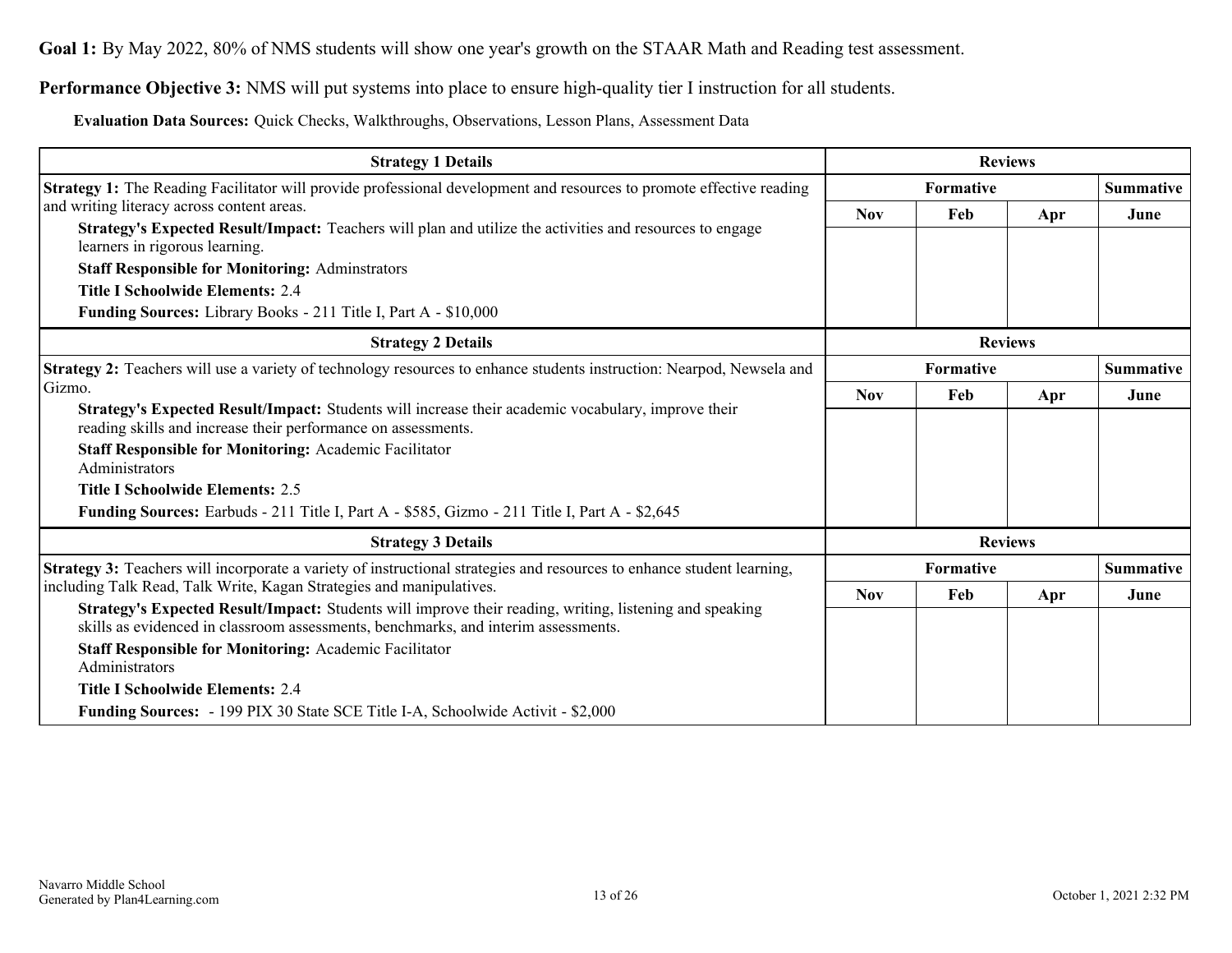| <b>Strategy 4 Details</b>                                                                                                                                                              |                  |                  | <b>Reviews</b> |                  |
|----------------------------------------------------------------------------------------------------------------------------------------------------------------------------------------|------------------|------------------|----------------|------------------|
| <b>Strategy 4:</b> Provide targeted PD for Tier I instruction and coaching related to rigor, engagement, and questioning                                                               | <b>Formative</b> |                  |                | <b>Summative</b> |
| strategies. Coaches will utilize SIBME to provide video coaching to core departments.                                                                                                  | <b>Nov</b>       | Feb              | Apr            | June             |
| Strategy's Expected Result/Impact: Teachers will implement effective teaching strategies to increase rigor,<br>engagement and questioning.                                             |                  |                  |                |                  |
| <b>Staff Responsible for Monitoring: Administrators</b>                                                                                                                                |                  |                  |                |                  |
| Title I Schoolwide Elements: 24                                                                                                                                                        |                  |                  |                |                  |
| <b>Funding Sources:</b> SIBME Licence - 211 Title I, Part A - \$3,000, - 199 PIX 30 State SCE Title I-A,<br>Schoolwide Activit - \$3,000, SIBME Training - 211 Title I, Part A - \$999 |                  |                  |                |                  |
| <b>Strategy 5 Details</b>                                                                                                                                                              | <b>Reviews</b>   |                  |                |                  |
| <b>Strategy 5:</b> 100% of Pre-AP teachers will be Rice Institute trained.                                                                                                             | <b>Formative</b> |                  |                | <b>Summative</b> |
| Strategy's Expected Result/Impact: Teachers will plan and implement rigorous and engaging lessons.                                                                                     | <b>Nov</b>       | Feb              | Apr            | June             |
| <b>Staff Responsible for Monitoring: Administrators</b>                                                                                                                                |                  |                  |                |                  |
| <b>Title I Schoolwide Elements: 2.5</b>                                                                                                                                                |                  |                  |                |                  |
| <b>Strategy 6 Details</b>                                                                                                                                                              |                  |                  | <b>Reviews</b> |                  |
| <b>Strategy 6:</b> NMS will host it's second annual STEM camp during the summer of 2022.                                                                                               |                  | <b>Formative</b> |                | <b>Summative</b> |
| Strategy's Expected Result/Impact: Increase student participation in Pre-AP classes and interest in STEM.                                                                              | <b>Nov</b>       | Feb              | Apr            | June             |
| <b>Staff Responsible for Monitoring: Principal</b><br>Math/Science Facilitator                                                                                                         |                  |                  |                |                  |
| <b>Funding Sources:</b> Supplies/Materials - 211 Title I, Part A - \$15,911                                                                                                            |                  |                  |                |                  |
| Accomplished<br>Continue/Modify<br>No Progress                                                                                                                                         |                  | Discontinue      |                |                  |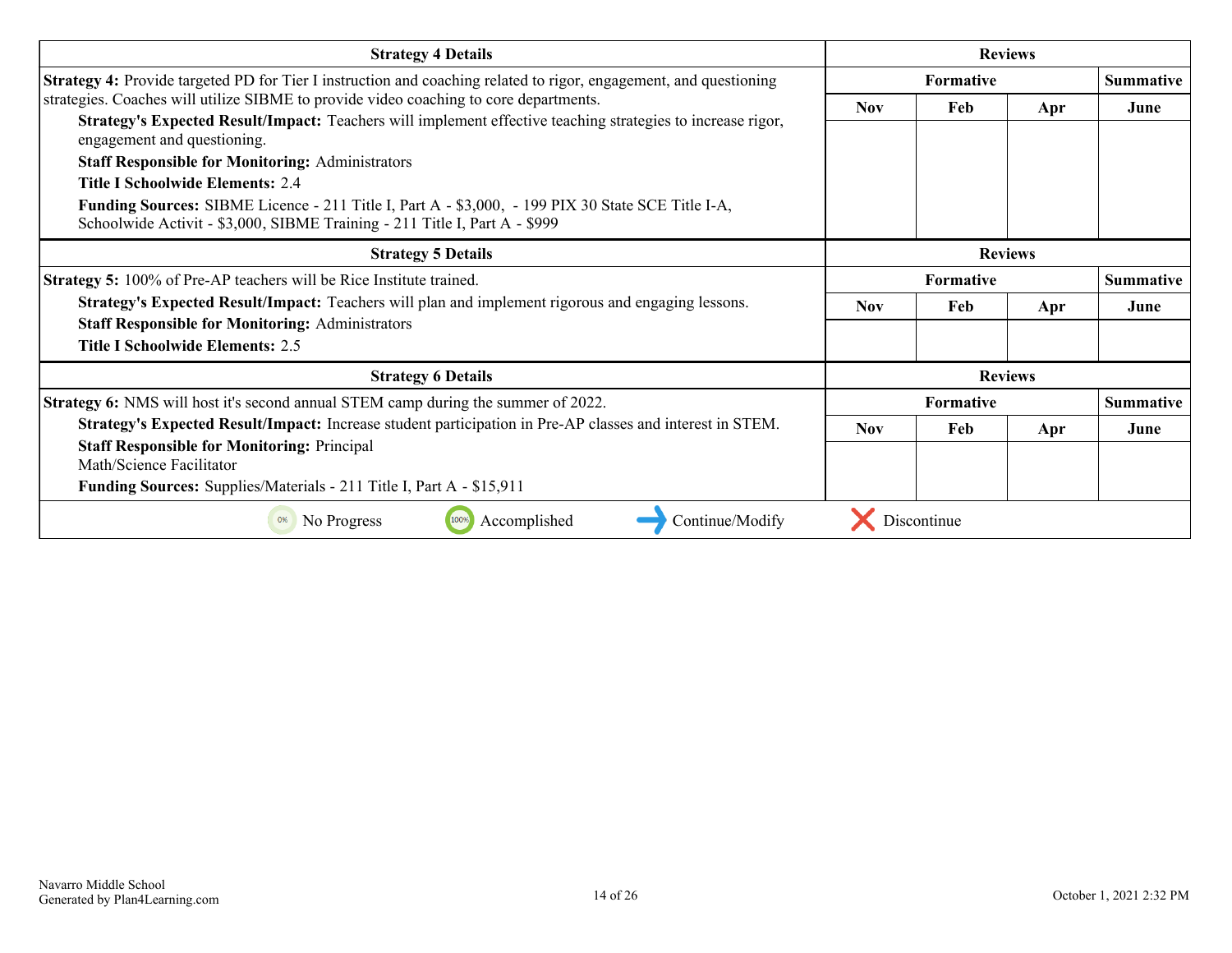**Goal 1:** By May 2022, 80% of NMS students will show one year's growth on the STAAR Math and Reading test assessment.

**Performance Objective 4:** Implement MTSS protocols to provide intervention and enrichment during Ranger Roundup and after school tutorials provided by our campus teachers.

**Evaluation Data Sources:** Grades, Discipline Data

| <b>Strategy 1 Details</b>                                                                                                                                                                                                                                  |                | <b>Reviews</b> |                |                  |  |
|------------------------------------------------------------------------------------------------------------------------------------------------------------------------------------------------------------------------------------------------------------|----------------|----------------|----------------|------------------|--|
| <b>Strategy 1:</b> Provide student recognitions and awards to students participating, engaging and growing as a Navarro                                                                                                                                    | Formative      |                |                | <b>Summative</b> |  |
| Middle School Citizen.                                                                                                                                                                                                                                     | <b>Nov</b>     | Feb            | Apr            | June             |  |
| Strategy's Expected Result/Impact: Students will increase performance on assessments.<br><b>Staff Responsible for Monitoring: Facilitator</b><br>Administrators<br><b>Title I Schoolwide Elements: 2.6</b>                                                 |                |                |                |                  |  |
| <b>Strategy 2 Details</b>                                                                                                                                                                                                                                  |                |                | <b>Reviews</b> |                  |  |
| Strategy 2: Teachers will engage learners by offering more diverse opportunities for enrichment strategies during class,                                                                                                                                   |                | Formative      |                | <b>Summative</b> |  |
| tutorials, small group instruction, Ranger Roundup and after school tutorials.<br>Strategy's Expected Result/Impact: Student performance will increase as evidenced on assessments.                                                                        | <b>Nov</b>     | Feb            | Apr            | June             |  |
| <b>Staff Responsible for Monitoring: Facilitator</b><br>Administrators<br><b>Title I Schoolwide Elements: 2.5</b><br><b>Funding Sources:</b> - 199 PIX 30 State SCE Title I-A, Schoolwide Activit - \$6,500                                                |                |                |                |                  |  |
| <b>Strategy 3 Details</b>                                                                                                                                                                                                                                  | <b>Reviews</b> |                |                |                  |  |
| <b>Strategy 3:</b> The student support team will focus on passing/failing rates, discipline, attendance and testing data.                                                                                                                                  |                | Formative      |                | <b>Summative</b> |  |
| Strategy's Expected Result/Impact: Students will receive intervention in a timely manner to increase                                                                                                                                                       | <b>Nov</b>     | Feb            | Apr            | June             |  |
| student success rate.<br><b>Staff Responsible for Monitoring: Administrators</b><br><b>Title I Schoolwide Elements: 2.6</b>                                                                                                                                |                |                |                |                  |  |
| <b>Strategy 4 Details</b>                                                                                                                                                                                                                                  |                |                | <b>Reviews</b> |                  |  |
| <b>Strategy 4:</b> The campus will begin utilizing technology throughout the math and reading classes to ensure students are                                                                                                                               |                | Formative      |                | <b>Summative</b> |  |
| able to access NWEA MAP and Canvas on campus as a data and instructional tool.                                                                                                                                                                             | <b>Nov</b>     | Feb            | Apr            | June             |  |
| Strategy's Expected Result/Impact: Student scores will increase in math and reading through the use of<br>MAP testing during the Beginning of Year, Middle of Year and End of Year assessments.<br><b>Staff Responsible for Monitoring: Administrators</b> |                |                |                |                  |  |
| Continue/Modify<br>0%<br>No Progress<br>100%<br>Accomplished                                                                                                                                                                                               |                | Discontinue    |                |                  |  |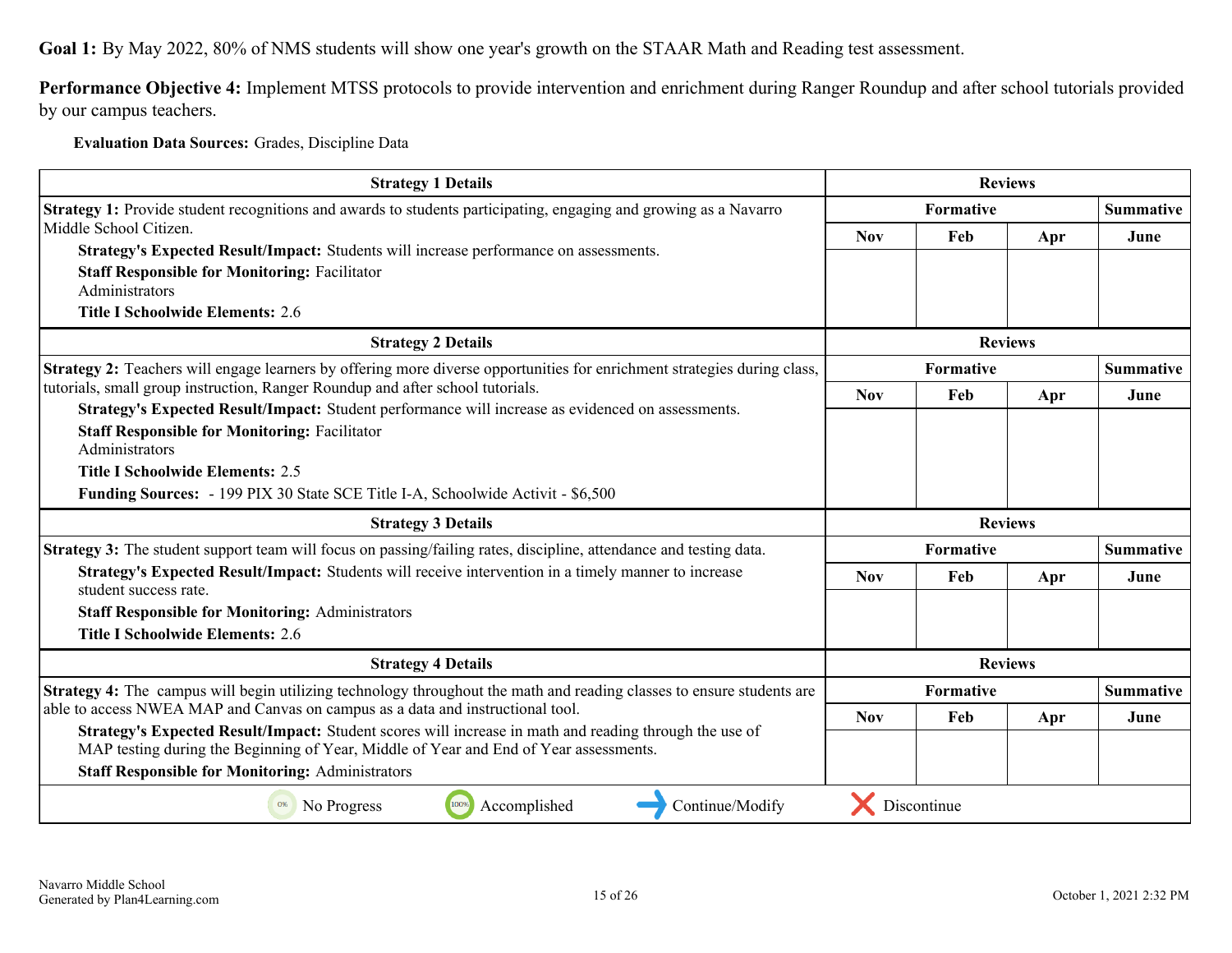<span id="page-15-0"></span>Goal 2: Create a campus climate and culture which focuses on a Solution Focused Approach and results in 25% decrease in discipline by May 2022.

**Performance Objective 1:** Counselor and district director will provide staff with Solution Focused PD during back to school planning and throughout the school year to help foster positive student to student and student to teacher relationships focusing on conflict resolution.

**Evaluation Data Sources:** Discipline Data

| <b>Strategy 1 Details</b>                                                                                                                                                                         |                  |             | <b>Reviews</b> |                  |
|---------------------------------------------------------------------------------------------------------------------------------------------------------------------------------------------------|------------------|-------------|----------------|------------------|
| <b>Strategy 1:</b> Staff will utilize solution focused strategies obtained during trainings to help build positive relationships                                                                  | <b>Formative</b> |             |                | <b>Summative</b> |
| and teach conflict resolution.                                                                                                                                                                    | <b>Nov</b>       | Feb         | Apr            | June             |
| Strategy's Expected Result/Impact: Teachers will be able to utilize learned strategies to help diffuse<br>conflict on campus.                                                                     |                  |             |                |                  |
| <b>Staff Responsible for Monitoring: Principal</b>                                                                                                                                                |                  |             |                |                  |
| <b>Assistant Principal</b>                                                                                                                                                                        |                  |             |                |                  |
| Counselors                                                                                                                                                                                        |                  |             |                |                  |
| <b>Title I Schoolwide Elements: 2.6</b>                                                                                                                                                           |                  |             |                |                  |
| <b>Strategy 2 Details</b>                                                                                                                                                                         | <b>Reviews</b>   |             |                |                  |
| <b>Strategy 2:</b> Utilize Ranger Round Up for tier II and III behavior supports.                                                                                                                 | Formative        |             |                | <b>Summative</b> |
| Strategy's Expected Result/Impact: Students will learn strategies on how to cope/relieve with stress and<br>how to deal with conflict in a positive way.                                          | <b>Nov</b>       | Feb         | Apr            | June             |
| <b>Staff Responsible for Monitoring: Campus Counselor</b>                                                                                                                                         |                  |             |                |                  |
| <b>HGI</b> Counselor                                                                                                                                                                              |                  |             |                |                  |
| Administrators                                                                                                                                                                                    |                  |             |                |                  |
| <b>Title I Schoolwide Elements: 2.6</b>                                                                                                                                                           |                  |             |                |                  |
| Funding Sources: Supplemental Supplies/Materials Behavior Supports - 211 Title I, Part A - \$4,000                                                                                                |                  |             |                |                  |
| <b>Strategy 3 Details</b>                                                                                                                                                                         |                  |             | <b>Reviews</b> |                  |
| Strategy 3: Increase positive student climate by creating a Principal Advisory Student Committee.                                                                                                 |                  | Formative   |                | <b>Summative</b> |
| Strategy's Expected Result/Impact: Student will provide insight on campus procedures, expectations,<br>routines, and experiences. Adjustments will be made based on student experiences and data. | <b>Nov</b>       | Feb         | Apr            | June             |
|                                                                                                                                                                                                   |                  |             |                |                  |
| <b>Staff Responsible for Monitoring: Principal</b>                                                                                                                                                |                  |             |                |                  |
| Accomplished<br>Continue/Modify<br>No Progress<br>100%<br>0%                                                                                                                                      |                  | Discontinue |                |                  |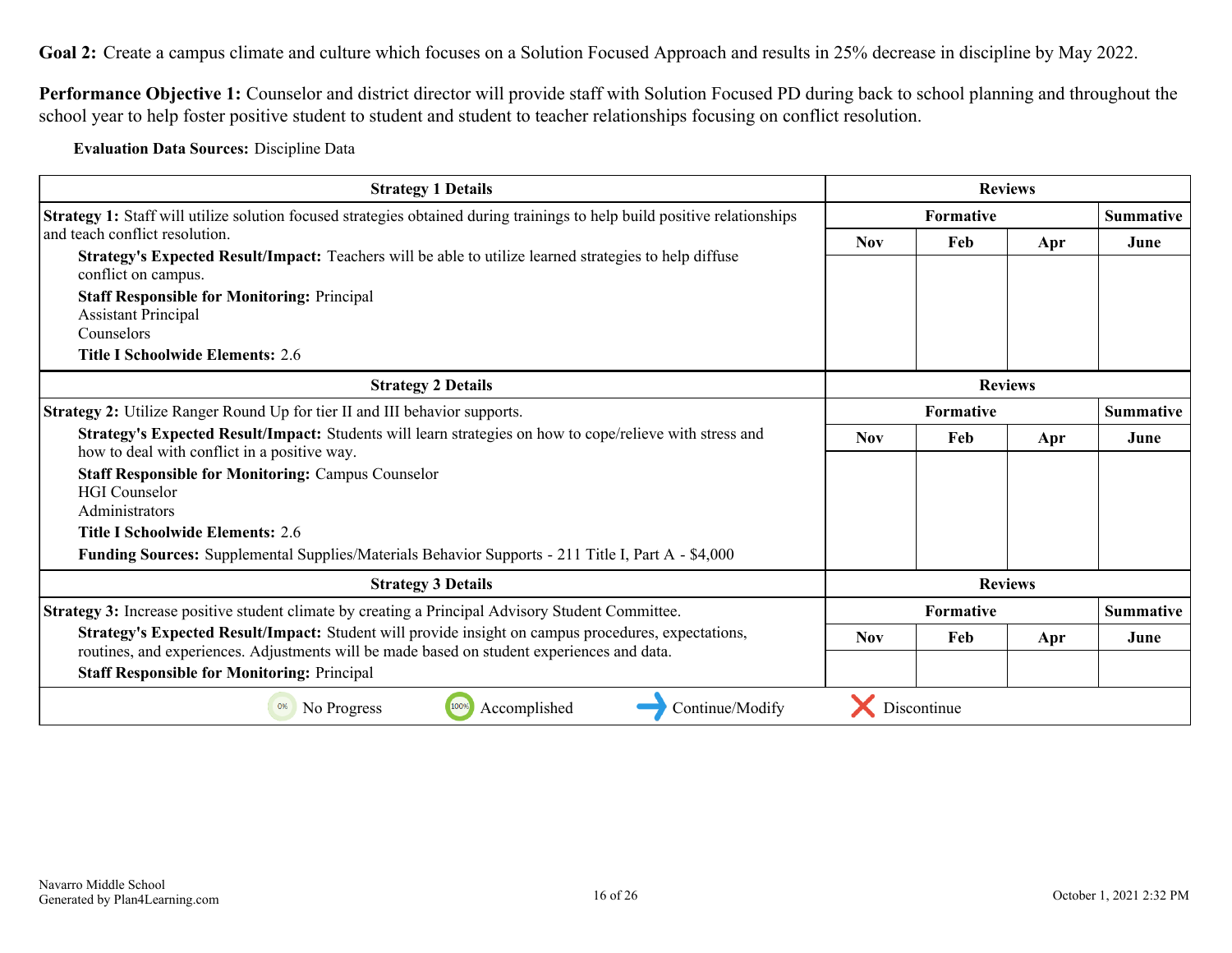Goal 2: Create a campus climate and culture which focuses on a Solution Focused Approach and results in 25% decrease in discipline by May 2022.

**Performance Objective 2:** Provide researched-based character education program during morning announcements and during Character Education sessions.

#### **Evaluation Data Sources:** Discipline Data

| <b>Strategy 1 Details</b>                                                                                                                              |                  |                  | <b>Reviews</b> |                  |
|--------------------------------------------------------------------------------------------------------------------------------------------------------|------------------|------------------|----------------|------------------|
| Strategy 1: Students and staff will receive daily Character Counts lessons from our counselor. The counselor will                                      |                  | <b>Formative</b> |                |                  |
| highlight a different character trait daily on the announcements that is aligned with the character pillars.                                           | <b>Nov</b>       | Feb              | Apr            | June             |
| Strategy's Expected Result/Impact: Students and staff will display learned character traits during character<br>counts lessons.                        |                  |                  |                |                  |
| <b>Staff Responsible for Monitoring: Counselors</b><br>Principal                                                                                       |                  |                  |                |                  |
| <b>Assistant Principal</b>                                                                                                                             |                  |                  |                |                  |
| <b>Title I Schoolwide Elements: 2.4</b>                                                                                                                |                  |                  |                |                  |
| <b>Strategy 2 Details</b>                                                                                                                              | <b>Reviews</b>   |                  |                |                  |
| Strategy 2: The counselor will provide guidance lessons and incentive programs that teach freedom from harassment,                                     | <b>Formative</b> |                  |                | <b>Summative</b> |
| internet safety, suicide prevention, bullying and school safety to all students.                                                                       | <b>Nov</b>       | Feb              | Apr            | June             |
| Strategy's Expected Result/Impact: Students will be able to utilize information from the guidance lessons<br>in order to make appropriate decisions.   |                  |                  |                |                  |
| <b>Staff Responsible for Monitoring: Counselors</b>                                                                                                    |                  |                  |                |                  |
| Principal                                                                                                                                              |                  |                  |                |                  |
| <b>Assistant Principal</b><br><b>Title I Schoolwide Elements: 2.4</b>                                                                                  |                  |                  |                |                  |
|                                                                                                                                                        |                  |                  |                |                  |
| <b>Strategy 3 Details</b>                                                                                                                              |                  |                  | <b>Reviews</b> |                  |
| Strategy 3: A part-time therapist will facilitate small group therapy to meet social and emotional needs and the                                       |                  | <b>Formative</b> |                | <b>Summative</b> |
| counselor will teach students how to set goals.                                                                                                        | <b>Nov</b>       | Feb              | Apr            | June             |
| Strategy's Expected Result/Impact: Students receiving therapy from the part-time therapist will be able to<br>utilize tools learned from the sessions. |                  |                  |                |                  |
| <b>Staff Responsible for Monitoring: Counselor</b>                                                                                                     |                  |                  |                |                  |
| <b>Title I Schoolwide Elements: 2.6</b>                                                                                                                |                  |                  |                |                  |
| 100%<br>Continue/Modify<br>Accomplished<br>0%<br>No Progress                                                                                           |                  | Discontinue      |                |                  |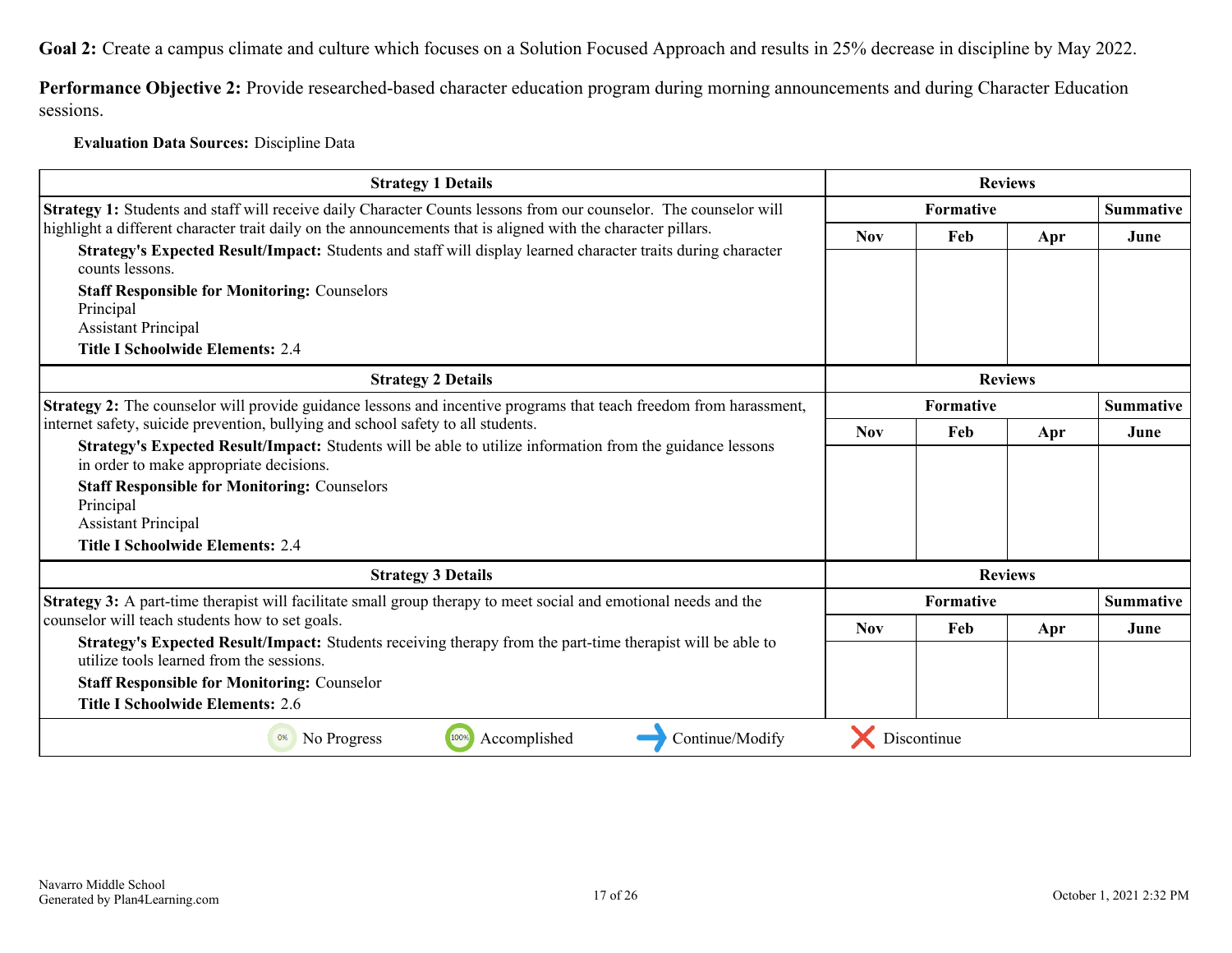<span id="page-17-0"></span>Goal 3: By May 2022, all SPED students will increase student progress (Indicator 2A) in Approaches by 15% as evidenced by the 2022 Math and Reading STAAR results.

**Performance Objective 1:** Ensure all reading and math general education teachers who service SPED students receive appropriate SPED professional development and apply required modifications and accommodations as indicated in student's IEP.

**Evaluation Data Sources:** PD Portfolios

| <b>Strategy 1 Details</b>                                                                                                                                                                                                                                                                                                                                                                            |            |                  | <b>Reviews</b> |                  |
|------------------------------------------------------------------------------------------------------------------------------------------------------------------------------------------------------------------------------------------------------------------------------------------------------------------------------------------------------------------------------------------------------|------------|------------------|----------------|------------------|
| Strategy 1: Facilitators will model and provide SPED strategies to aid teachers in differentiated instruction for Special                                                                                                                                                                                                                                                                            |            | <b>Summative</b> |                |                  |
| Education and teachers will attend district held co-teach model training provided by the district.                                                                                                                                                                                                                                                                                                   | <b>Nov</b> | Feb              | Apr            | June             |
| Strategy's Expected Result/Impact: Teachers will be able to competently present academic content in a<br>method that best fits the need of exceptional learners. Instruction will reflect co-teaching model and practices<br>that support student's academic performance.                                                                                                                            |            |                  |                |                  |
| <b>Staff Responsible for Monitoring: Teachers</b><br><b>Academic Facilitators</b>                                                                                                                                                                                                                                                                                                                    |            |                  |                |                  |
| <b>Strategy 2 Details</b>                                                                                                                                                                                                                                                                                                                                                                            |            |                  | <b>Reviews</b> |                  |
| <b>Strategy 2:</b> Ensure all content teachers utilize the co-teach model applying high yield research based co-teach strategies                                                                                                                                                                                                                                                                     |            | <b>Summative</b> |                |                  |
| such as parallel teaching, station teaching, and alternative teaching.<br>Strategy's Expected Result/Impact: Increased access to the general curriculum for student with disabilities                                                                                                                                                                                                                |            | Feb              | Apr            | June             |
| and improves students' social skills and self-concept through the reduction of pull-out situations that are<br>thought to be potentially stigmatizing for students.<br><b>Staff Responsible for Monitoring: Teachers</b><br><b>SPED Staff</b>                                                                                                                                                        |            |                  |                |                  |
| <b>Strategy 3 Details</b>                                                                                                                                                                                                                                                                                                                                                                            |            |                  | <b>Reviews</b> |                  |
| <b>Strategy 3:</b> Ensure all content teachers are reviewing student data during PLC's and using that data to provide                                                                                                                                                                                                                                                                                | Formative  |                  |                | <b>Summative</b> |
| appropriate<br>differentiation strategies to ensure student success for our SPED students.                                                                                                                                                                                                                                                                                                           | <b>Nov</b> | Feb              | Apr            | June             |
| Strategy's Expected Result/Impact: Teachers will share, implement and monitor interventions used for<br>SPED students. SPED students will show growth in academic progress on classroom assessments and<br>benchmarks.<br><b>Staff Responsible for Monitoring: Principal</b><br><b>Assistant Principal</b><br><b>Academic Facilitators</b><br>Teachers<br>Title I Schoolwide Elements: 2.4, 2.5, 2.6 |            |                  |                |                  |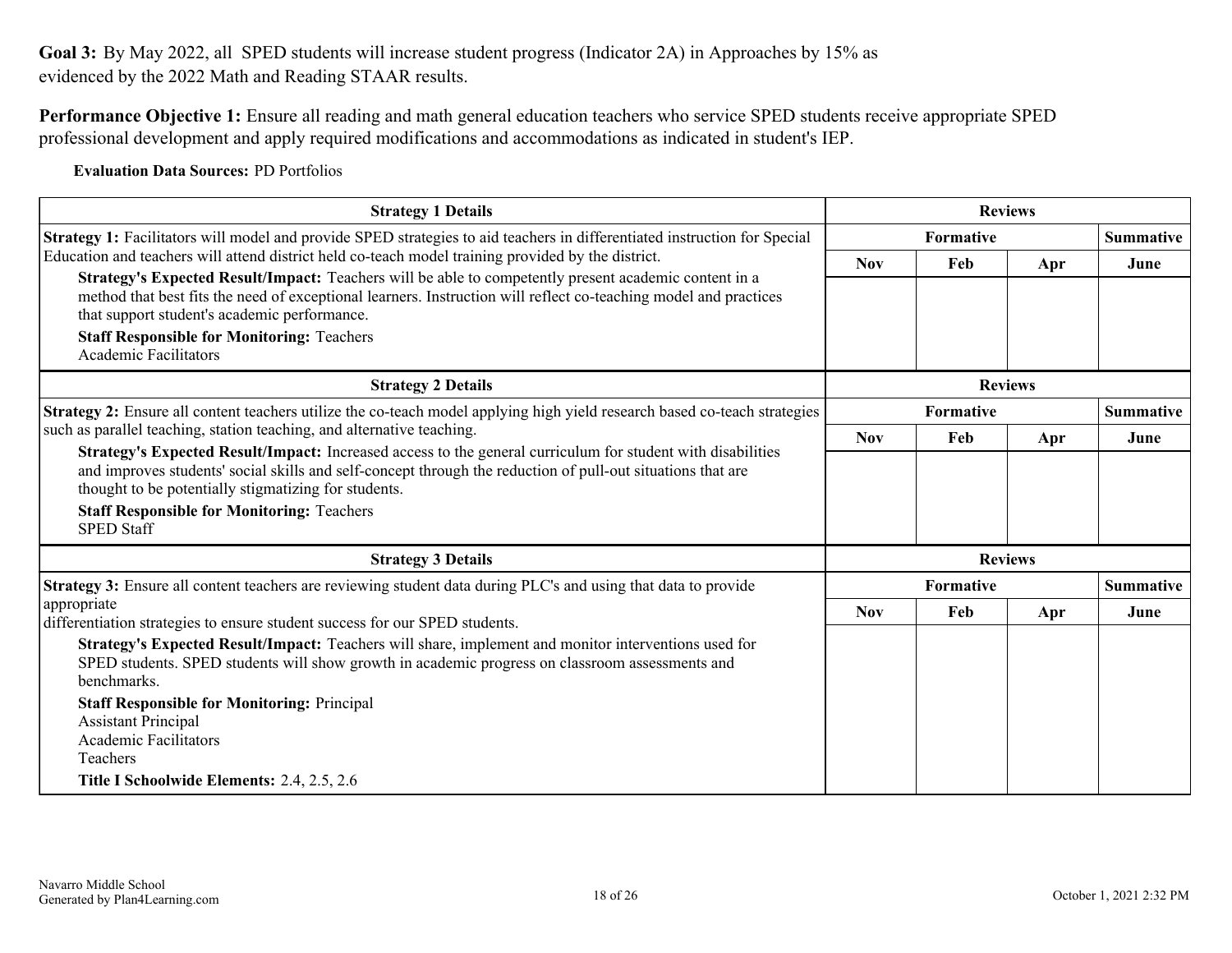| <b>Strategy 4 Details</b>                                                                                                                                                                                                                |            |                  | <b>Reviews</b> |      |
|------------------------------------------------------------------------------------------------------------------------------------------------------------------------------------------------------------------------------------------|------------|------------------|----------------|------|
| <b>Strategy 4:</b> Ensure all SPED student IEP goals are being implemented appropriately by the general education teacher,                                                                                                               |            | <b>Summative</b> |                |      |
| inclusion support teacher and master list teacher. Master list teacher will meet with teachers that are servicing SPED<br>students to review their IEP goals, accommodations and BIP's. Master list teacher will receive work samples as | <b>Nov</b> | Feb              | Apr            | June |
| evidence of implementation.                                                                                                                                                                                                              |            |                  |                |      |
| Strategy's Expected Result/Impact: SPED student grades will increase due to appropriate implementation<br>of their IEP.                                                                                                                  |            |                  |                |      |
| <b>Staff Responsible for Monitoring: Principal</b>                                                                                                                                                                                       |            |                  |                |      |
| Master List Teacher                                                                                                                                                                                                                      |            |                  |                |      |
| Inclusion Teacher                                                                                                                                                                                                                        |            |                  |                |      |
| Teacher                                                                                                                                                                                                                                  |            |                  |                |      |
| Continue/Modify<br>Accomplished<br>100%<br>No Progress                                                                                                                                                                                   |            | Discontinue      |                |      |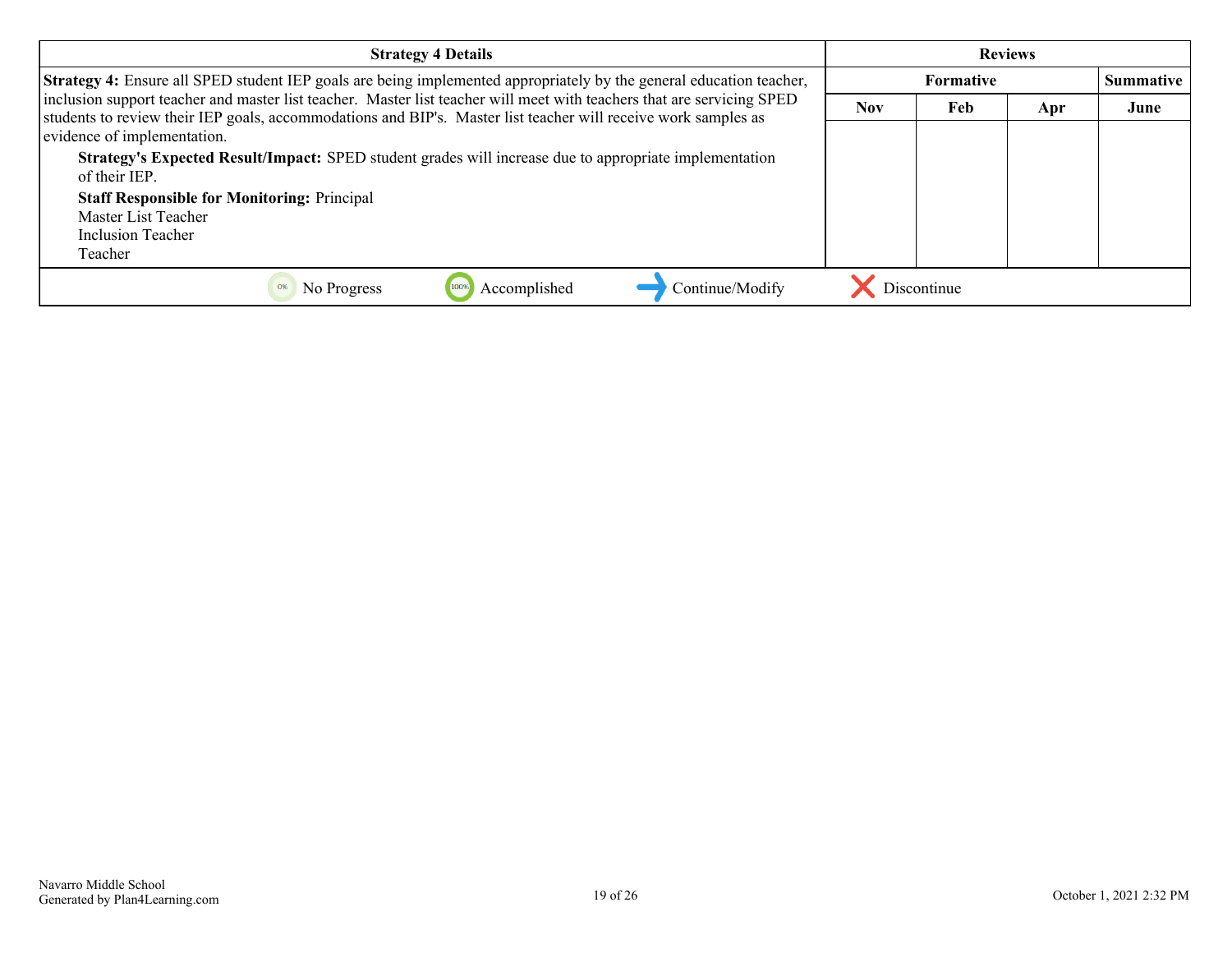**Performance Objective 2:** Ensure all SPED and General Education teachers have additional intervention/remediation time for identified students.

**Evaluation Data Sources:** Walk throughs

| <b>Strategy 1 Details</b>                                                                                                                                                                                                                           | <b>Reviews</b> |                  |     |                  |
|-----------------------------------------------------------------------------------------------------------------------------------------------------------------------------------------------------------------------------------------------------|----------------|------------------|-----|------------------|
| <b>Strategy 1:</b> Ensure our Department Chair and academic facilitator have the necessary resources/materials to support                                                                                                                           |                | <b>Summative</b> |     |                  |
| l teachers with<br>effective intervention instruction for at risk students.                                                                                                                                                                         | <b>Nov</b>     | Feb              | Apr | June             |
| Strategy's Expected Result/Impact: Teachers will implement effective intervention instruction for at risk<br>students to improve student performance on daily work and classroom assessments.<br><b>Staff Responsible for Monitoring: Principal</b> |                |                  |     |                  |
| Title I Schoolwide Elements: 2.4, 2.5, 2.6                                                                                                                                                                                                          |                |                  |     |                  |
| Funding Sources: Supplemental SCE personnel - 199 PIX 30 State SCE Title I-A, Schoolwide Activit -<br>\$17,945.66                                                                                                                                   |                |                  |     |                  |
|                                                                                                                                                                                                                                                     |                |                  |     |                  |
| <b>Strategy 2 Details</b>                                                                                                                                                                                                                           |                | <b>Reviews</b>   |     |                  |
| <b>Strategy 2:</b> Ensure all content teachers are providing interventions and enrichment during Ranger Roundup for SPED                                                                                                                            |                | <b>Formative</b> |     | <b>Summative</b> |
| students.                                                                                                                                                                                                                                           | <b>Nov</b>     | Feb              | Apr | June             |
| Strategy's Expected Result/Impact: Teachers will implement best practices in Tier II and Tier III                                                                                                                                                   |                |                  |     |                  |
| instruction. SPED students will show growth on classroom assessments and benchmarks.<br><b>Staff Responsible for Monitoring: Principal</b><br><b>Assistant Principal</b>                                                                            |                |                  |     |                  |
| Title I Schoolwide Elements: 2.4, 2.5, 2.6                                                                                                                                                                                                          |                |                  |     |                  |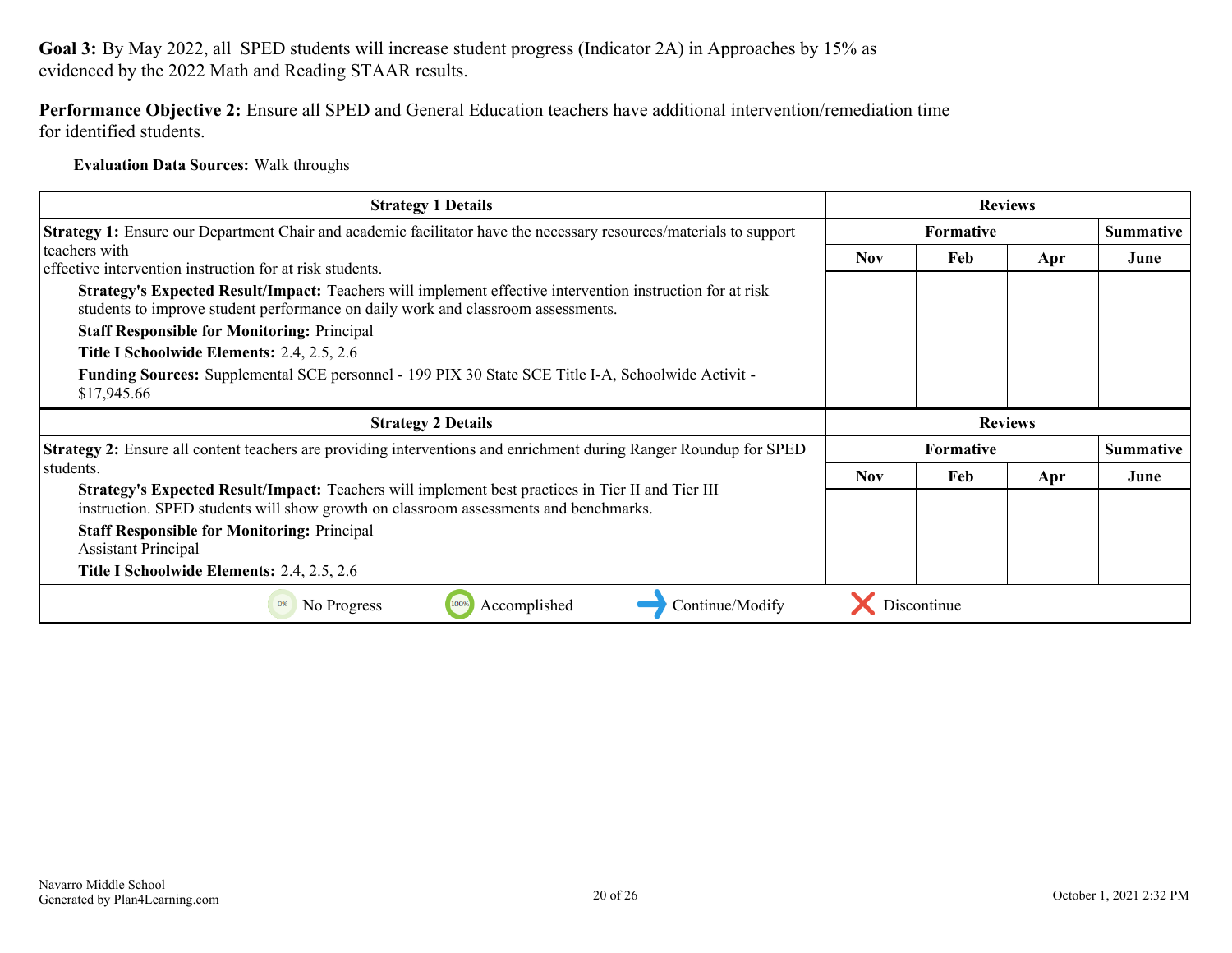<span id="page-20-0"></span>**Goal 4:** For the 2021-2022 school year, we will increase opportunities for parental involvement.

**Performance Objective 1:** Increase content knowledge for parents to support students by holding monthly content focused meetings that will provide parents with resources.

**Evaluation Data Sources:** Climate Surveys Title I Survey

| <b>Strategy 1 Details</b>                                                                                                    | <b>Reviews</b> |                  |     |                  |
|------------------------------------------------------------------------------------------------------------------------------|----------------|------------------|-----|------------------|
| <b>Strategy 1:</b> Provide opportunities to build positive relationships between parents, students, staff and the community. |                | <b>Formative</b> |     | <b>Summative</b> |
| Strategy's Expected Result/Impact: Students will demonstrate academic and social growth due to                               | <b>Nov</b>     | Feb              | Apr | June             |
| additional support and a partnership approach.<br><b>Staff Responsible for Monitoring: Administrators</b>                    |                |                  |     |                  |
| Continue/Modify<br>Accomplished<br>No Progress                                                                               | Discontinue    |                  |     |                  |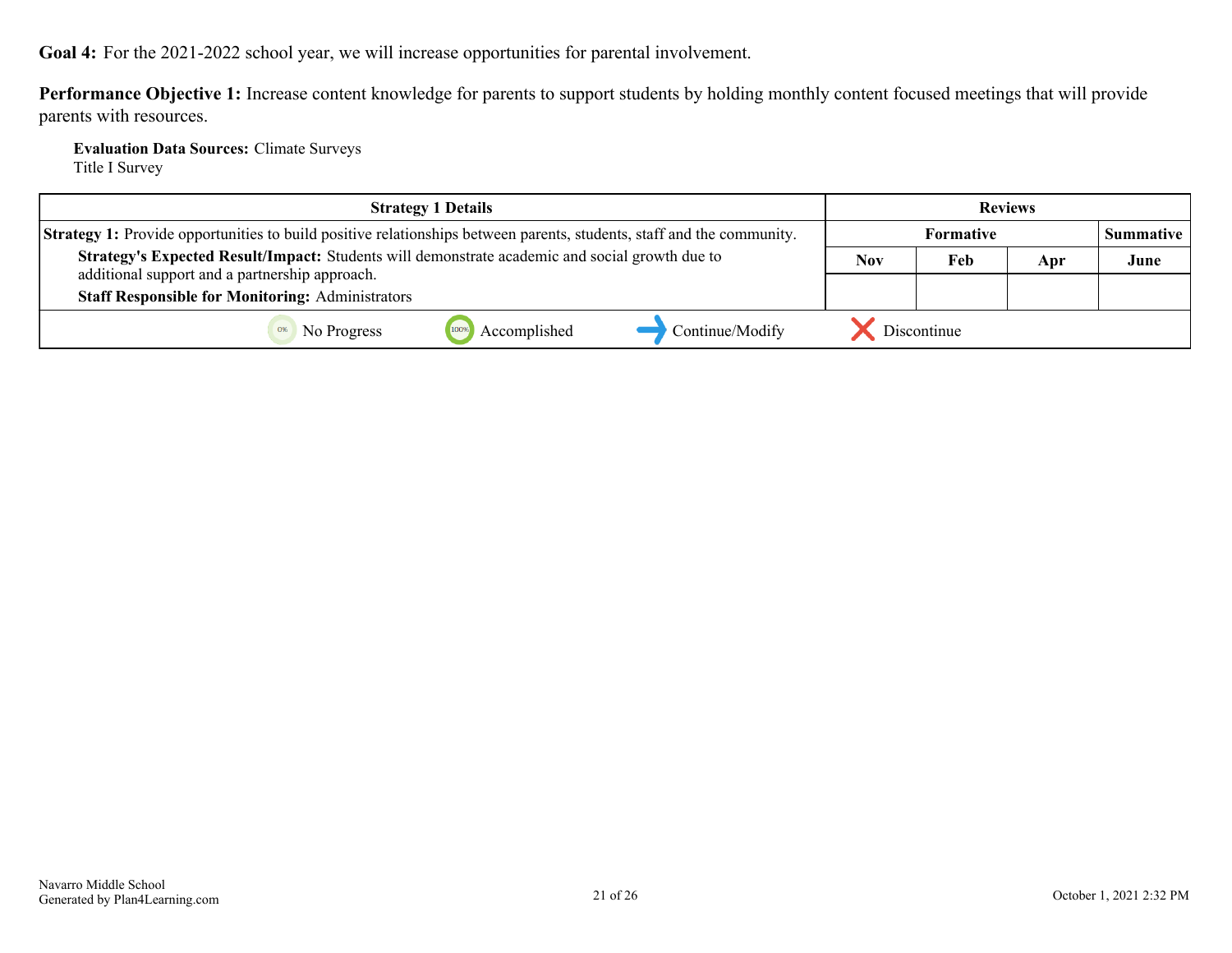## **Title I Schoolwide Elements**

## <span id="page-21-0"></span>**ELEMENT 1. SWP COMPREHENSIVE NEEDS ASSESSMENT (CNA)**

## **1.1: Comprehensive Needs Assessment**

Navarro Middle School conducted a comprehensive needs assessment (CNA) on the following dates: June 15, 2021 and September 10. The CNA serves as the centerpiece of our planning process and the driving force most impacting the campus improvement plan. While data is gathered and analyzed throughout the year, a comprehensive effort is always made at the end of each school year. This year, administrators and teachers collected data in collaboration with teacher leaders and others. Root causes were identified, written as needs and reported to the site-based decision-making committee. The team was given time to reflect on the data and ask clarifying questions. When the team felt that all appropriate data had been disaggregated and analyzed, this step of the comprehensive needs assessment was finalized and written into the plan.

## **ELEMENT 2. SWP CAMPUS IMPROVEMENT PLAN (CIP)**

## **2.1: Campus Improvement Plan developed with appropriate stakeholders**

Our Site Based Decision Committee includes teachers, parents, business representatives, community members, and administrative personnel. In addition, we were sure to include members of the staff that were paraprofessionals and/or part of the special education and ESL departments. Site Based Decision Making Committee Members are listed as follows:

Toshila Darjean - Principal

Eugenia Edmonson - Testing Coordinator

Keron South - Nurse

Joel Nieto - Teacher

## **2.2: Regular monitoring and revision**

To remain current and relevant, the CIP will be revised for the 2021-2022 school year and/or evaluated during the following months (November, February, April and June). Tentative Campus Improvement Council/SDM meeting dates are as follows: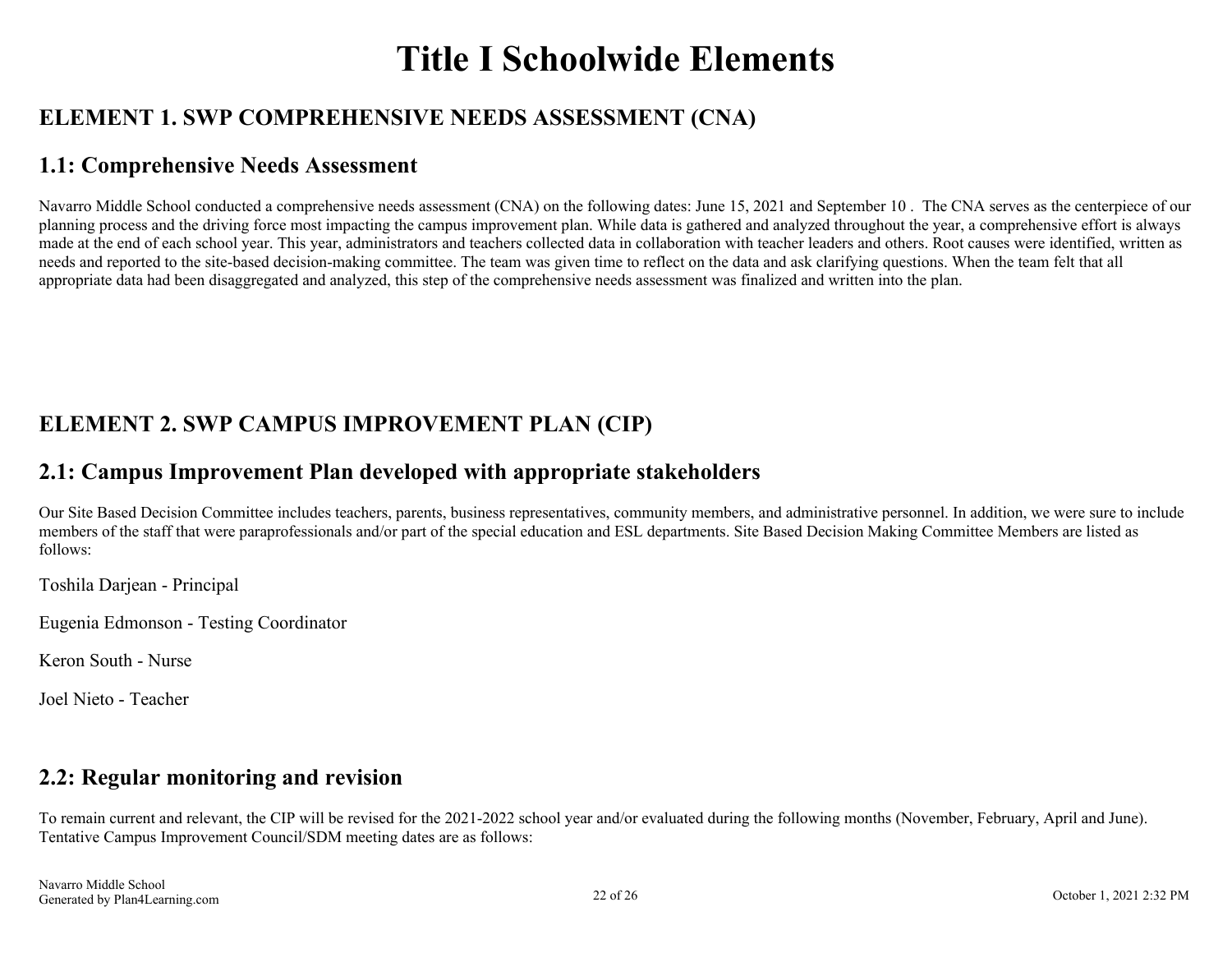### <span id="page-22-0"></span>**2.3: Available to parents and community in an understandable format and language**

To help parents be informed the campus will provide the following in English and Spanish for families: Campus Improvement Plan, Title 1 Compact, and the Parent and the Family Engagement Policy. These policies will accessible in the following locations for parents and community members: campus website, the school's front office, at parent and family engagement activities, and in the State and Federal Programs Office at the district's administration building.

### **2.4: Opportunities for all children to meet State standards**

Relaunch Ranger Round Up by implementing interventions and enrichment five times a week for 35 minutes for all students to provide targeted interventions and enrichment based on specific TEKS determined by the essential standards and campus check points utilizing CFA's and CSA's.

### **2.5: Increased learning time and well-rounded education**

#### **2.5 Increased learning time and well-rounded education**

List strategies that address this element

At least one goal/objective/strategy must include the phrase **well-rounded education**.

#### **Example**

Students will utilize the Science lab to provide hands on investigations and Scientific observations to increase their understanding of the Scientific Process and Science concepts for a **well-rounded education**.

## **ELEMENT 3. PARENT AND FAMILY ENGAGEMENT (PFE)**

### **3.1: Develop and distribute Parent and Family Engagement Policy**

The Parent and Family Engagement Policy will be adopted and revised in the fall and spring. The Parent and Family Engagement Policy will be distributed at Open House and at each Parent and Family Engagement Activity offered at this school. The policy will be available in English and Spanish, and it will be located on the campus website, the front office, and in the State and Federal Programs Office at the district administration building.

### **3.2: Offer flexible number of parent involvement meetings**

This school will offer a flexible number of meetings to be held in both the morning and afternoon which will focus on literacy, math, social studies and science for parents.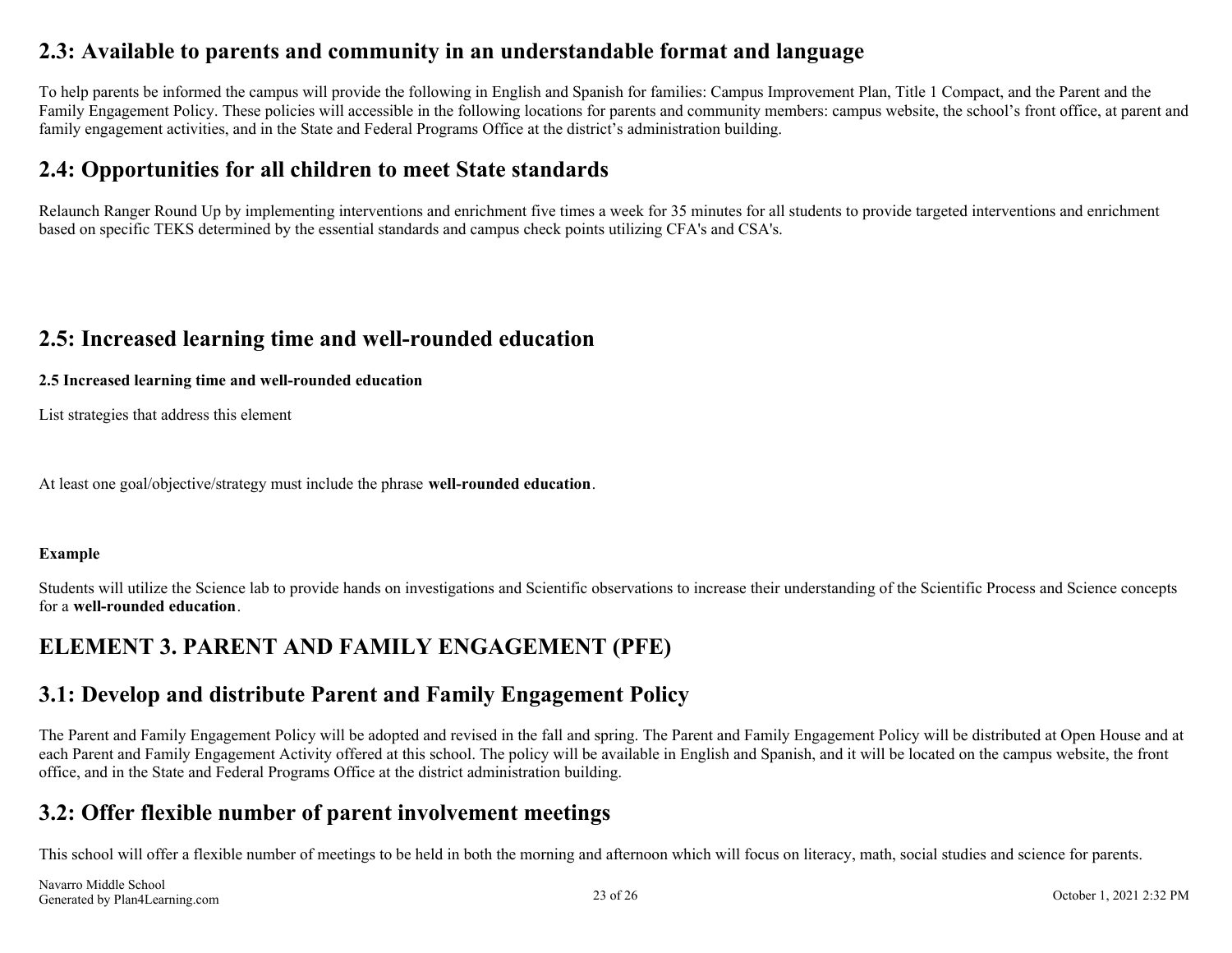Proposed dates for meetings are October 14, November 18, December 16. Meetings will consist of content area teachers and families.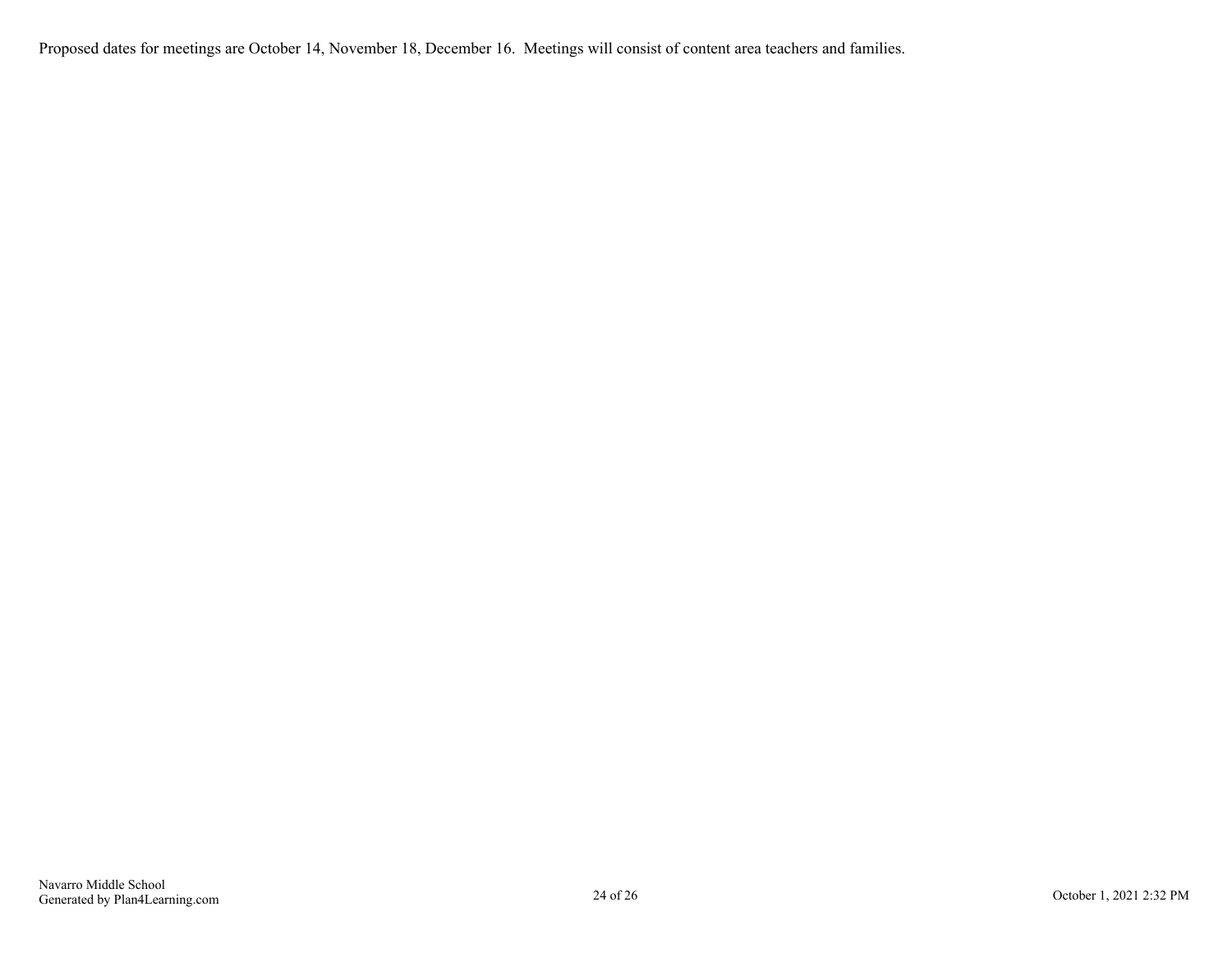## **Campus Funding Summary**

<span id="page-24-0"></span>

| 211 Title I, Part A                |                |                 |                                                    |                     |              |  |
|------------------------------------|----------------|-----------------|----------------------------------------------------|---------------------|--------------|--|
| Goal                               | Objective      | <b>Strategy</b> | <b>Resources Needed</b>                            | <b>Account Code</b> |              |  |
|                                    |                | 7               | Professional Development                           |                     | \$30,600.00  |  |
|                                    | $\overline{2}$ |                 | Supplemental Supplies for Intervention             |                     | \$35,000.00  |  |
|                                    | $\overline{3}$ |                 | Library Books                                      |                     | \$10,000.00  |  |
|                                    | 3              | $\overline{2}$  | Earbuds                                            |                     | \$585.00     |  |
|                                    | $\overline{3}$ | $\overline{2}$  | Gizmo                                              |                     | \$2,645.00   |  |
|                                    | $\overline{3}$ | $\overline{4}$  | <b>SIBME</b> Licence                               |                     | \$3,000.00   |  |
| $\mathbf{1}$                       | $\overline{3}$ | $\overline{4}$  | <b>SIBME Training</b>                              |                     | \$999.00     |  |
|                                    | $\overline{3}$ | 6               | Supplies/Materials                                 |                     | \$15,911.00  |  |
| $\overline{2}$                     | $\mathbf{1}$   | $\overline{2}$  | Supplemental Supplies/Materials Behavior Supports  |                     | \$4,000.00   |  |
|                                    |                |                 |                                                    | <b>Sub-Total</b>    | \$102,740.00 |  |
| <b>Budgeted Fund Source Amount</b> |                |                 |                                                    |                     | \$102,740.00 |  |
| +/- Difference                     |                |                 |                                                    |                     | \$0.00       |  |
|                                    |                |                 | 199 PIX 30 State SCE Title I-A, Schoolwide Activit |                     |              |  |
| Goal                               | Objective      | <b>Strategy</b> | <b>Resources Needed</b>                            | <b>Account Code</b> | Amount       |  |
|                                    | 3              | $\mathfrak{Z}$  |                                                    |                     | \$2,000.00   |  |
| $\mathbf{1}$                       | $\overline{3}$ | $\overline{4}$  |                                                    |                     | \$3,000.00   |  |
| $\mathbf{1}$                       | $\overline{4}$ | $\overline{2}$  |                                                    |                     | \$6,500.00   |  |
| $\overline{3}$                     | $\overline{2}$ | $\mathbf{1}$    | Supplemental SCE personnel                         |                     | \$17,945.66  |  |
| <b>Sub-Total</b>                   |                |                 |                                                    |                     | \$29,445.66  |  |
| <b>Budgeted Fund Source Amount</b> |                |                 |                                                    | \$29,445.66         |              |  |
| +/- Difference                     |                |                 |                                                    | \$0.00              |              |  |
| <b>Grand Total</b>                 |                |                 |                                                    | \$132,185.66        |              |  |